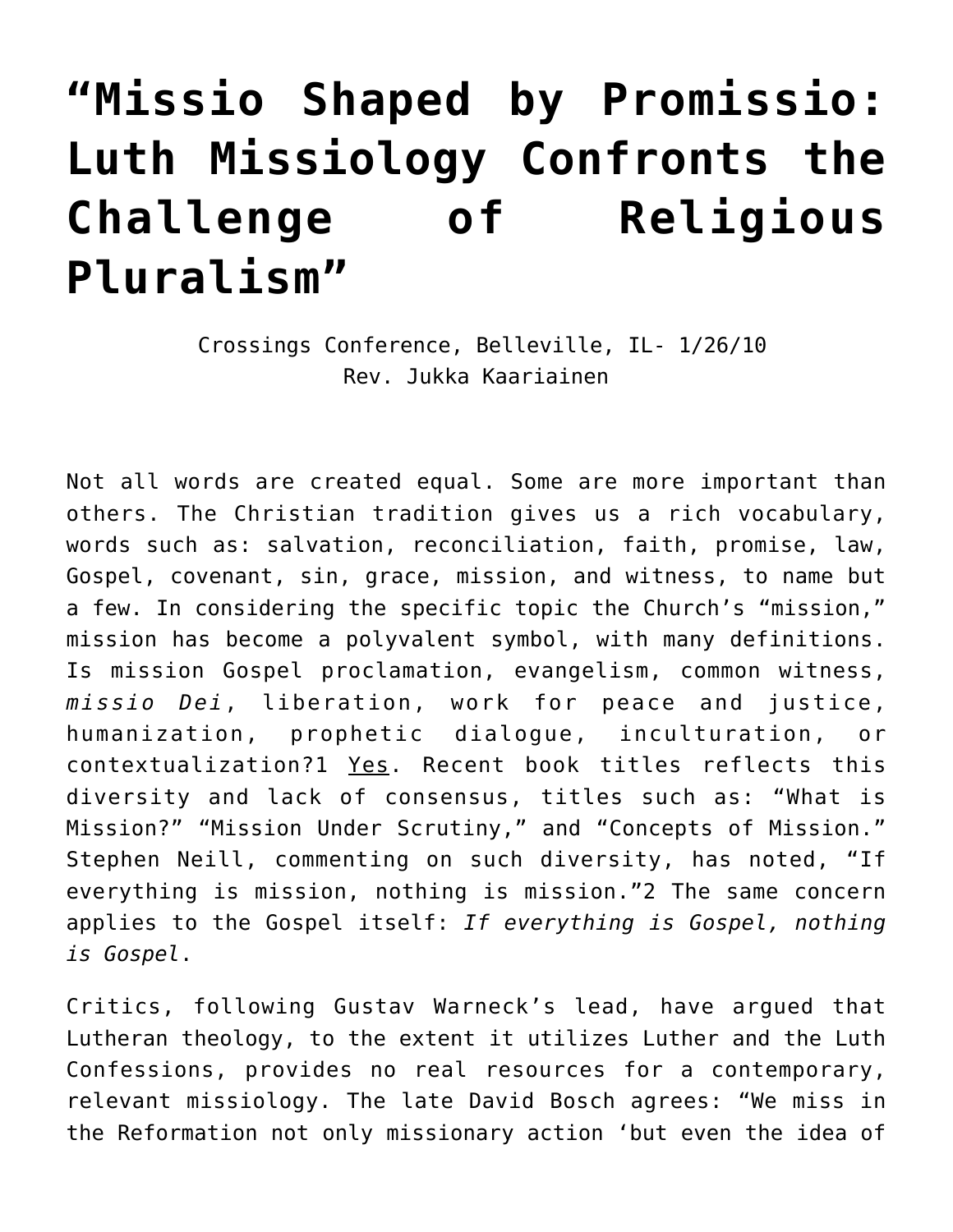missions, in the sense in which we understand them today.'"3

Our conference theme is "God's Promise, Our Mission: Making the Crucial Link." In tackling this theme, I wish to argue that the words "Gospel" and "mission" are absolutely central, and that the word "promise" is a "promising link" (pun intended!) for relating the two, since the nature of both Gospel and Christian mission are grounded in the promises of God. The notion of "promise" not only holds faithfulness with the Christian tradition and relevant engagement in mission together, but it is able to do so precisely because it articulates the very essence of what *both* the Gospel *and* Christian mission are all about. While Lutheran theologians- Ingemar Oberg and Klaus Detlev Schulz, to name but two- have recently endeavored to write a Lutheran theology of mission, I humbly submit that their arguments fail to focus on and utilize the Gospel as promise and the Law-Gospel distinction as absolutely central. Therefore: my thoughts are meant both as a gentle, corrective nudge to fellow Lutherans, as well as a humble proposal to the wider ecumenical and mission crowd. Here's my argument in a nutshell: 1) For Luther and the Lutheran Confessions, the Gospel is a promise. 2) The nature of the Gospel should shape/ direct the nature of mission. 3) Therefore, promise should be a central category in defining and understanding mission. I will now try to unpack the implications of these claims, aiming at practical engagement and application to the situations you find yourselves in.

For more than 50 years, mission theology has been defined by the category of *missio Dei*, the mission of God. Francis Oborji gives a basic definition of *missio Dei*: Mission is primarily God's activity, not the church's activity. God moves toward the world through the church, as an instrument of mission. The church's reason for existence *is* the *missio Dei*, not the other way around.4 While the phrase *missio Dei* has been widely accepted and used by virtually all mission theologians, its actual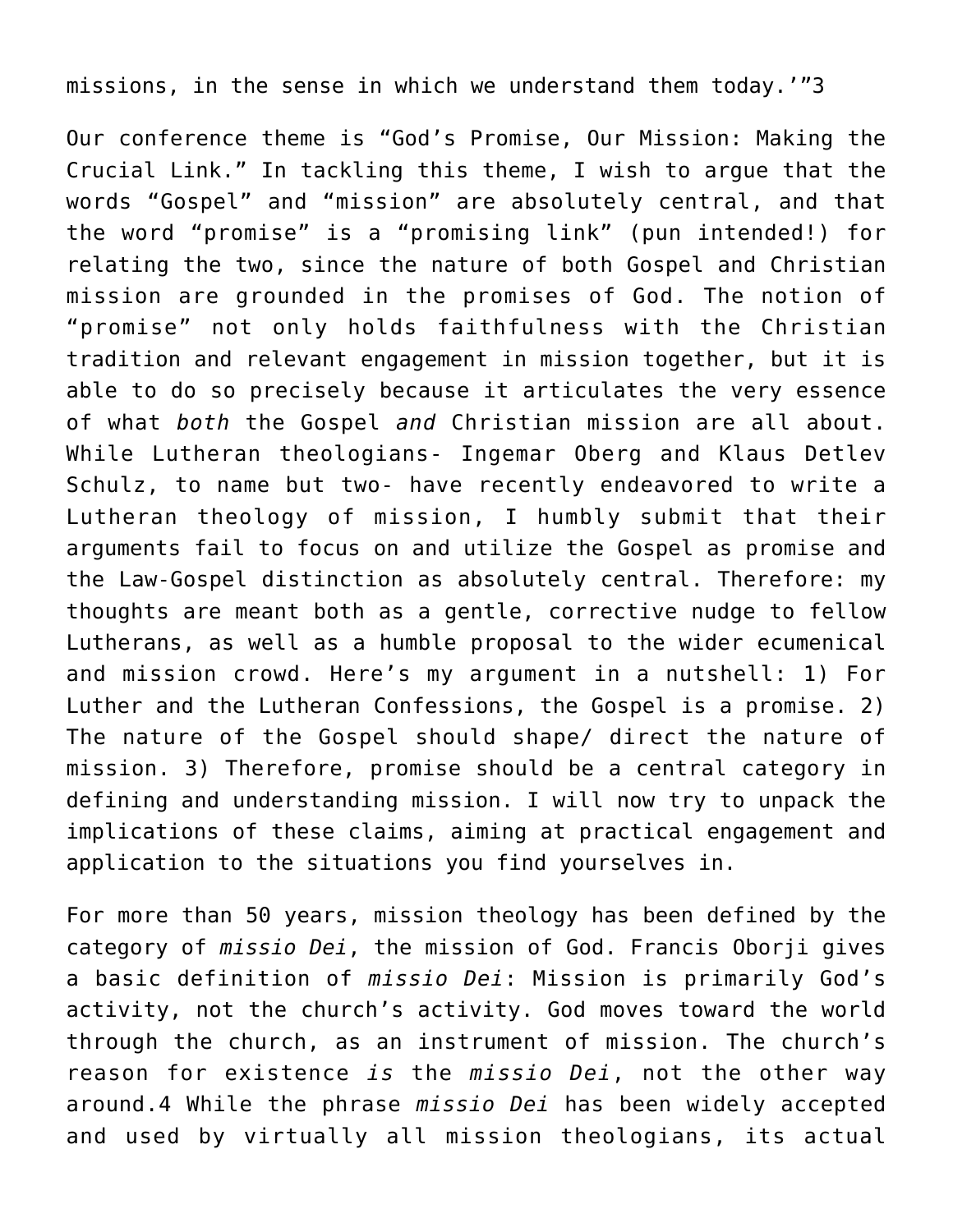meaning and content is vigorously contested. Wilhelm Richebacher describes the current quagmire: "It seems that everyone reads into and out of this 'container definition' whatever he or she needs… Is such a term of any use at all, if it does not help us establish a clear single interpretation of the central concept? Should we give up this formula altogether…?"5 The title of his article bluntly asks: "*Missio Dei*: the Basis for Mission Theology, or a Wrong Path?" In concluding this introduction, I want to offer two very different definitions of *missio Dei* in order to draw a sharp contrast between the alternatives before us today. On the one hand, Stanley Samartha explains the task of mission in these terms:

In a pluralistic religious world Christians and their neighbors from other religious backgrounds are called to take part [together] in God's continuing mission to the world. Mission means continuing God's work through the Spirit to mend what is broken in the whole of creation, to overcome the destruction of humankind, and to heal the rift between God, nature, and humanity.

We'll return to Samartha's definition of the *missio Dei* later on as we examine one contemporary Roman Catholic model of *missio Dei*, that of Jacques Dupuis. On the other hand, Klaus Detlev Schulz describes *missio Dei* in these terms:

The *missio Dei* is the trinitarian redemptive and reconciling activity in history, motivated by God the Father's loving will for the entire world, grounded in the atoning work of Jesus Christ, and carried out by the Holy Spirit of Christ through the means of grace. God justifies [us] through the means of grace; delivers [us] from rebellion, sin, and death; subjects [us] under His kindly reign; and leads the redeemed community toward the final goal in history.6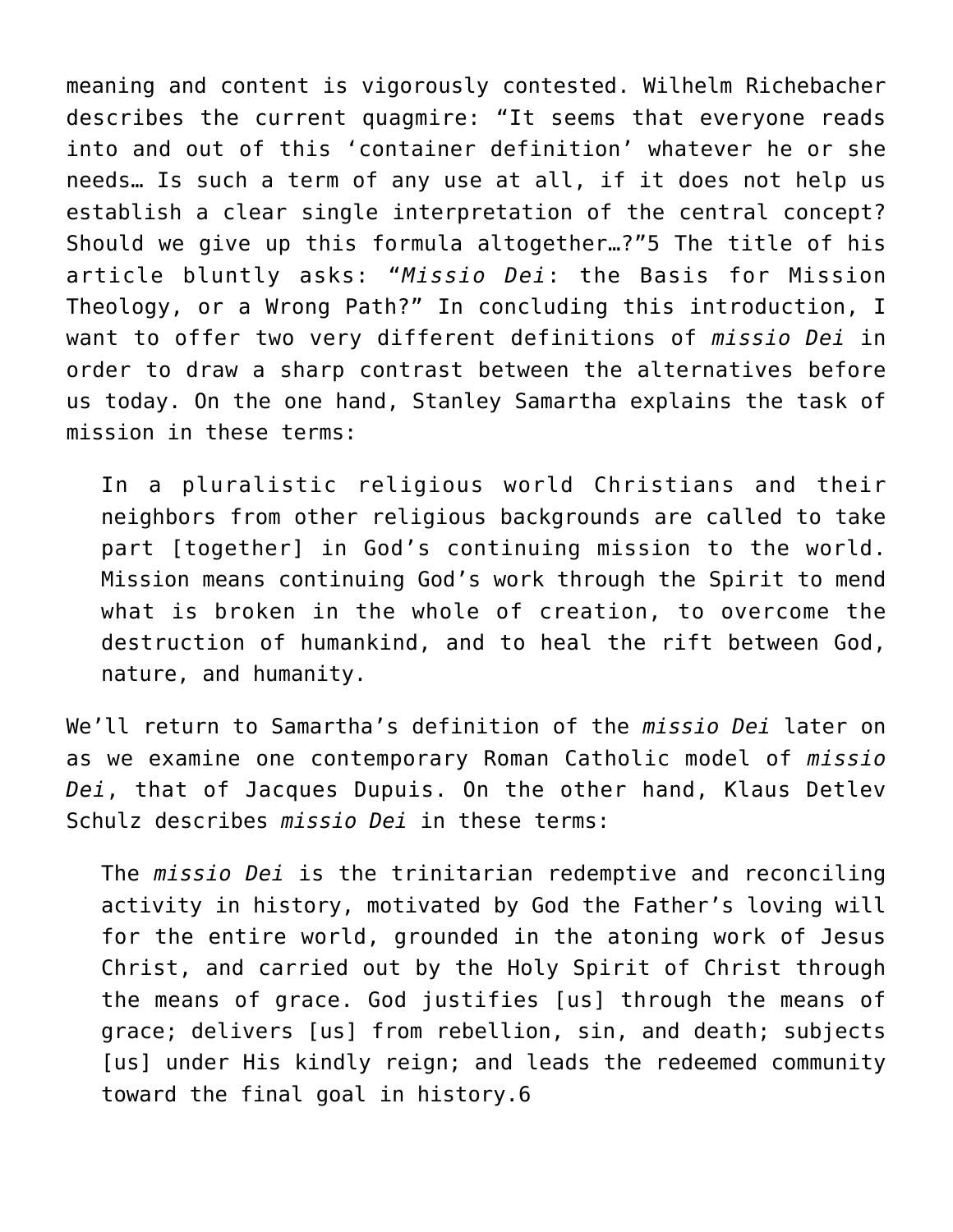The rest of my talk will unfold in five parts: 1) Missio Dei: one mission or two? 2) Lutheran resources for doing mission, 3) a Lutheran theology of revelation, 4) a theology of the cross utilizing the hiddenness of God, and 5) concluding hunches.

## **I) Missio Dei: One Mission or Two?**

While I believe missio Dei is indeed a helpful, category, the very "structure of Lutheranism" (Werner Elert) would insist that this term requires nuancing: Does God have one or two missions to the world? This question directs us to the nature of the Gospel as giving Christian mission a distinctively dual or "duplex" shape (Ed Schroeder). God's mission always manifests itself in the dual form of law and Gospel, wrath and promise, judgment and mercy. Such is the Lutheran claim. In other words: *missio Dei* is shaped by *promissio Dei*, or *promissio* is the secret of *missio*.7 The law-Gospel distinction, while articulating and safeguarding the Gospel as promise, is more relevant than ever, and serves as a 21st century GPS in constructing a missiology that gets us "from here to there." Most contemporary missiologies arising from the basis of *missio Dei*, whether employing a "nature-grace" hermeneutic (RC theology) or a "sin-grace" hermeneutic (traditional Reformed theology), end up talking about grace and the Gospel in such a way that it *seems* that God has only one word to say, a word of loving grace. Lutherans find this problematic as addressing only half of the story, half of revelation, half of what needs to be confessed, trusted, and proclaimed.

Before we look at resources from Luther and the Confessions for constructing such a "duplex" missiology, I want to give you a taste of how differently a dual, law/ promise missiology and "univocal" missiologies approach some important missional topics. 1) In terms of *grace*: is grace primarily nature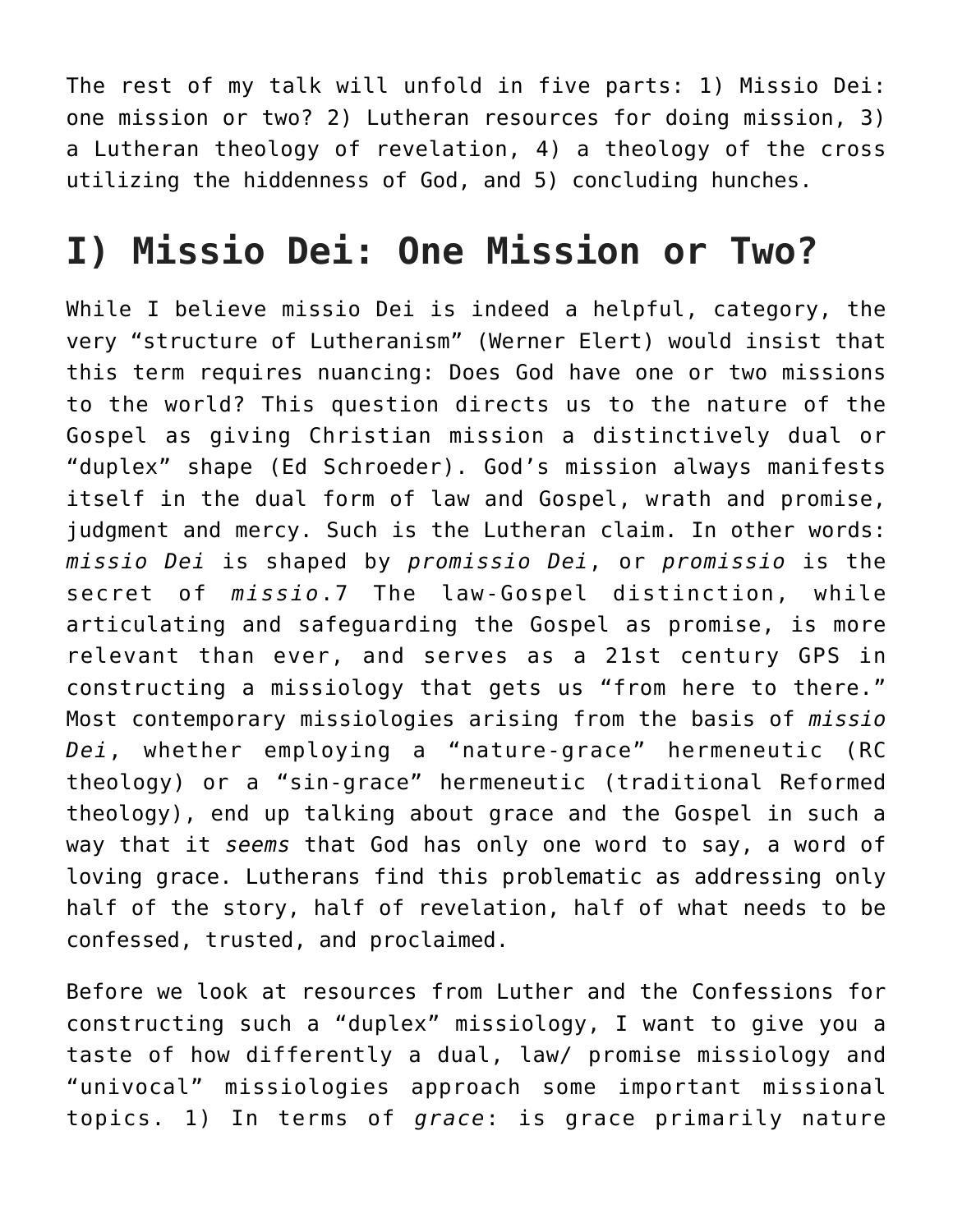fulfilled, expressed as humanity's encounter with the God who reveals Himself as loving presence, or is grace the promise of mercy fulfilled on account of Christ, in contrast to the judgment against sin? 2) Is the *Holy Spirit's work* conceived of primarily as discovering "traces of grace and truth" in other traditions, or does the Spirit create both the conviction of sin and trust (faith) in the Gospel promise? 3) *Covenant theology*: do the various Biblical and extra-biblical covenants manifest the progressive unfolding of the one, universal covenant of grace, or is the distinction between covenants of law and the covenant of promise crucial for appreciating the "new covenant" in Christ? 4) *The mediation of Jesus Christ*: is it to be understood in terms of an ontological mediation uniting human and divine natures, or is this mediation unique, differing from all other mediations by reconciling humanity to God through the forgiveness of sins? 5) *Reign of God*: is it "the dominion of God among human beings…reorienting human relations and organizing human society in accordance with God's intention"8, or is it constituted by and centered on the forgiveness of sins and promise of mercy delivered by Christ? 6) *The Church's proclamation*: do we announce the loving grace of God already present to all, or do we invite and exhort people to be reconciled to God through Christ? As one can see from this sketch of six missional themes, the conviction of a dual mission of God, rooted in the Gospel as promise and expressed by the law-Gospel distinction, results in a distinctively alternative proposal within today's missiological landscape.

#### **II) Lutheran Resources for Doing Mission**

The following three components, in my humble opinion, form the backbone and "DNA" of a Lutheran missiology: 1) the Gospel as promise; 2) the law-Gospel distinction; and 3) a theology of the cross utilizing the hiddenness of God. In other words: a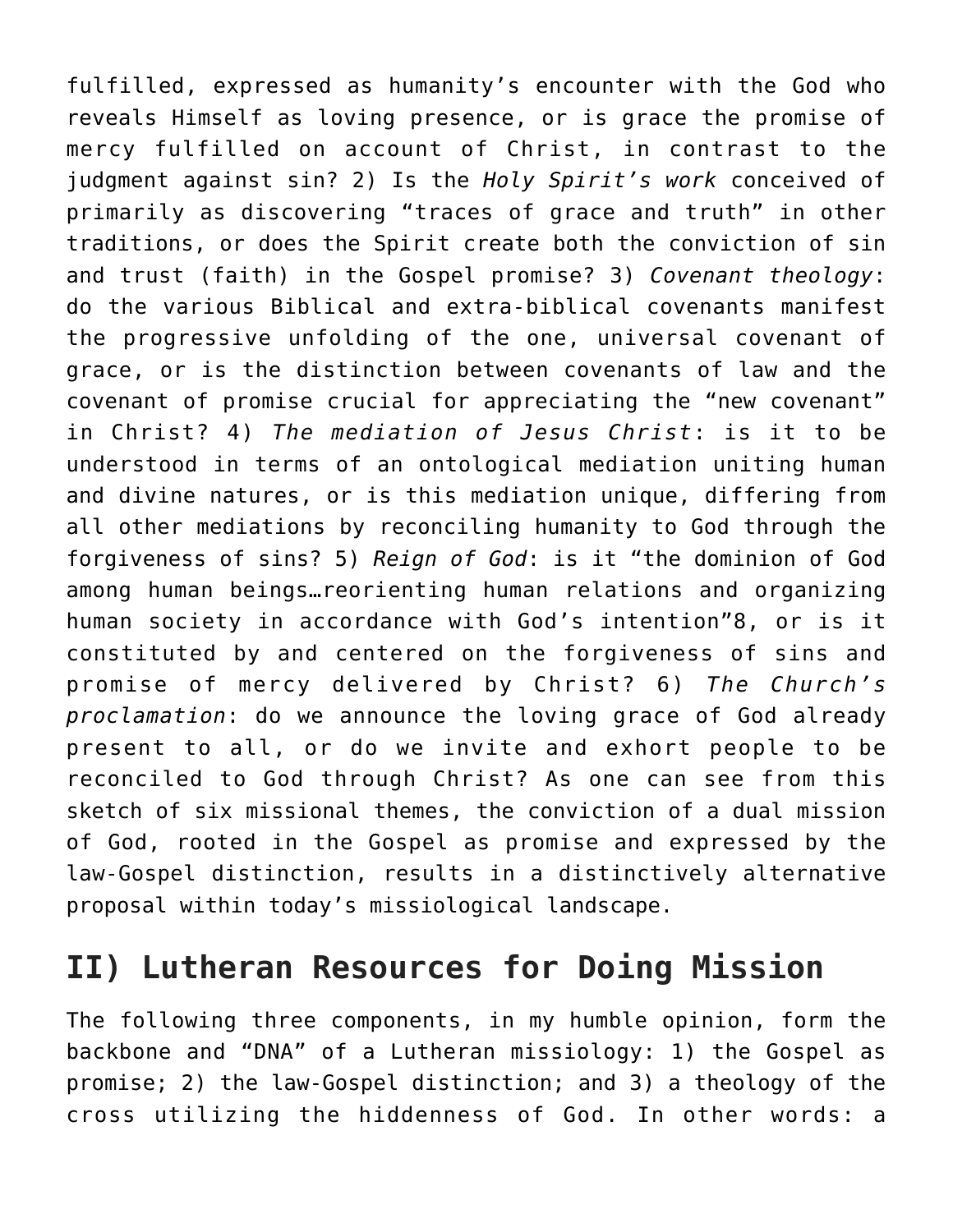Lutheran approach which seeks to be missiologically fruitful must seriously grapple with how best to interrelate three crucial themes: 1) divine judgment (as expressed in the law of God), 2) divine mercy (as expressed in the gospel of Christ), and 3) divine hiddenness (as expressed in a theology of the cross). I am indebted to Oswald Bayer for formulating this approach and, as far as I know, he is the only or first Lutheran theologian to do so. Whereas my Lutheran claim is that 1) the law accuses of sin and applies pressure, 2) the gospel promises comfort and freedom, and 3) God's hiddenness is terrifying, other proposals for mission not only largely overlook the theme of law and divine judgment, but also approach relating grace (Gospel) and divine hiddenness very differently, resulting in a radically different missiology. Like a 3-legged stool, I believe that all three legs– divine judgment, divine mercy, divine hiddenness– are crucial, and that to the extent one is missing or marginalized, to that extent Lutheran missiology falls flat on its face. But I'm getting ahead of myself…

When we turn to the Lutheran Confessions, we find these components explicitly spelled out. What is the motivating concern of the Lutheran confessors, what made them tick? First, that Christ be properly honored, that the benefits of Christ be utilized and not wasted. As Melanchthon put it, "To know Christ is to know His benefits," or "For one has to distinguish the promises from the law in order to recognize the benefits of Christ."9 Secondly that consciences be properly comforted. One place where the hermeneutical function of the L/G distinction for rightly interpreting Scripture is spelled out in terms of these concerns is the *Formula of Concord, Solid Declaration (FCSD), Article V* "Concerning Law and Gospel,"

The distinction between law and gospel is a particularly glorious light. It serves to divide God's Word properly [cf. 2 Tim. 2:15] and to explain correctly and make understandable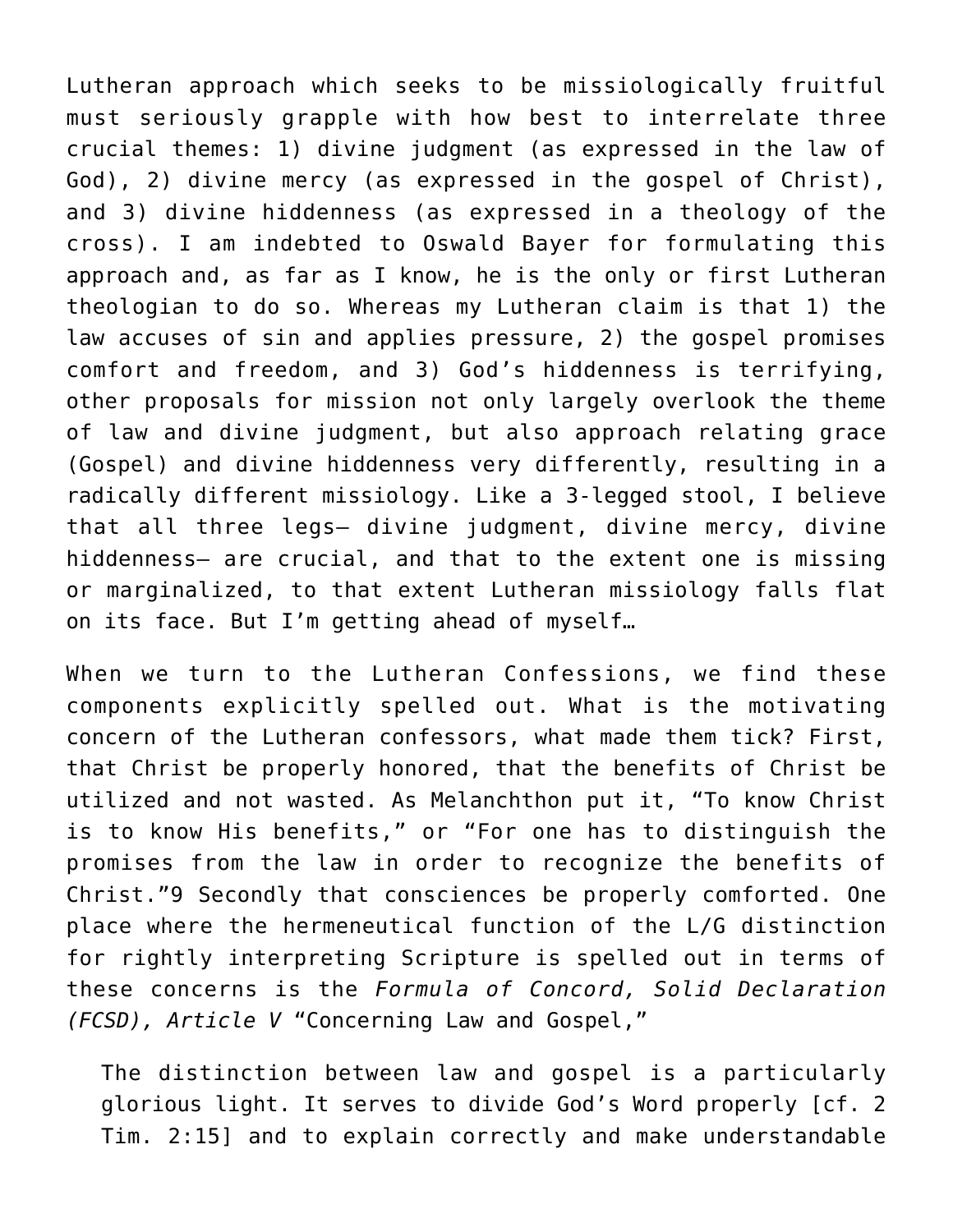the writings of the holy prophets and apostles. Therefore, we must diligently preserve this distinction, so as not to mix these two teachings and make the gospel into a law. For this obscures the merit of Christ and robs troubled consciences of the comfort that they otherwise have in the gospel when it is preached clearly and purely. With the help of this distinction these consciences can sustain themselves in their greatest spiritual struggles against the terror of the law.10

Apology Article IV sums it up: "All Scripture should be divided into these two main topics: the law and the promises. In some places it communicates the law. In other places it communicates the promise concerning Christ."11

Not only is the law/ gospel distinction fundamental for the Confessions, but likewise it forms the very heart of Luther's theology. As Eric Gritsch and Robert Jenson put it:

For Luther, to do theology… meant constantly to distinguish between the history of salvation, heralded in the gospel, and the history of condemnation, proclaimed in the law. The decisive point of Luther's theology was the "correct distinction between law and gospel." Law and gospel are God's ways of dealing with the world. The law reveals sin, the gospel discloses salvation. Thus law and gospel are the ways in which God reveals himself as the god who justifies the ungodly.12

Let's try to highlight how differently the theme of divine hiddenness can be approached by asking some questions. As a starting point for discerning divine hiddenness in creation: is creation inherently graced, or has creation fallen *from* grace, *into* sin, and in desperate need of divine reconciliation and restoration? What is the nature of the task of exploring divine hiddenness: to discover and identify "traces of grace and truth"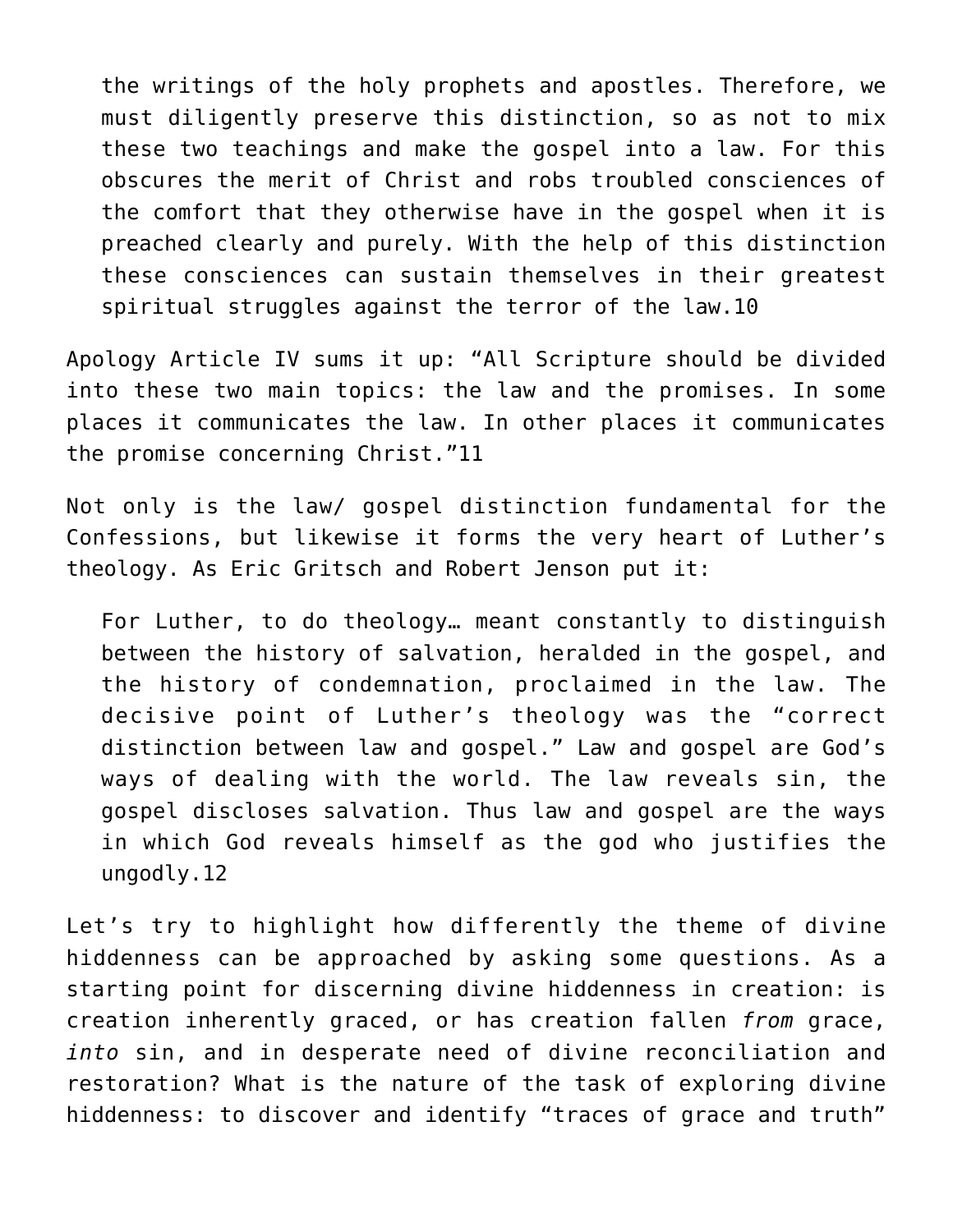throughout creation, or a clearer discernment of how God's law is operative throughout creation, caring for and preserving it? Furthermore, what is the goal of exploring divine hiddenness: to discern how the "grace of Christ" is already implicitly operative in other religions, or a deeper appreciation of how the grace of Christ, as the promise of mercy realized, is *not* explicitly known and trusted and therefore all the more needed? How does the nature of the Gospel as truly "good" and "new" news shape what we look for and expect to find in exploring the hiddenness of God?

#### **III) Theology of Revelation**

Since clarity regarding a Lutheran theology of revelation is crucial for constructing a Lutheran missiology, we now turn to flesh out some core convictions regarding revelation, some of which I have already alluded. A helpful starting point is Bob Bertram's familiar axiom- "Biblical hermeneutics is at no point separable from Biblical soteriology."13 In other words: One's understanding of what constitutes salvation is intimately related to, and definitively shapes, how one interprets Scripture.

I believe the concept of revelation has become inflated in contemporary theology. Carl Braaten describes this development:

There is good reason to question the dominant role that revelation plays in modern theology. Revelation is not the supreme category of Christian dogmatics; salvation is! The supremacy of revelation [as a category] assumes that the basic human predicament is the lack of the knowledge of God. However, from a biblical perspective… the fundamental human predicament is the enslavement of the human will to the powers of sin, death, and the Devil. Then reconciliation- not revelation that answers to the question of knowledge- becomes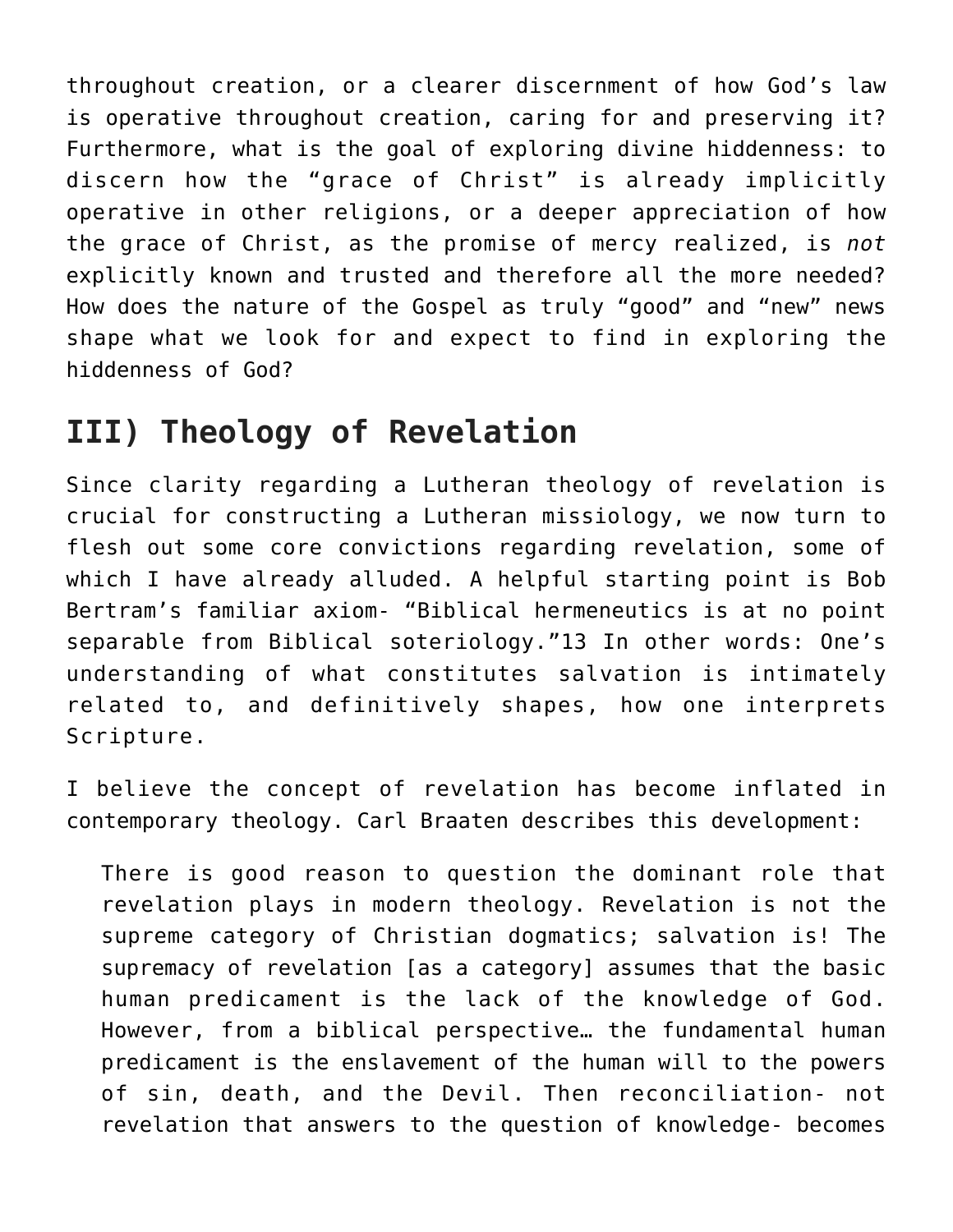the key category because it answers to the question of sin as estrangement. Furthermore, when revelation becomes the focal point… it relegates Jesus Christ primarily to the role of revelation… We hold… a twofold revelation of God… not only of God's redemptive love in Jesus Christ but also of God's law through the structures of creation. It is essential to draw a proper distinction between revelation and salvation. Not all revelation is salvific; there is also the revelation of divine wrath and judgment through world historical events and personal experiences. Jesus Christ is not the sole revelation of God… The truly unique thing that happens in Christ is God's act of reconciliation.14

This quote directs us to the crux of the problem, from a Lutheran perspective: While much of contemporary *missio Dei* theology focuses on articulating how people can have knowledge of God as they work together to establish the reign of God, the underlying assumption is that such knowledge always salvific. The law-Gospel distinction questions this assumption.

In what follows, I will be engaging one specific proposal for mission, that of the late Roman Catholic theologian Jacques Dupuis, as representating some prevalent emphases in contemporary missiology, including the emphasis on revelation as revealing primarily, or only, God's loving grace. While Dupuis never identified his own proposal as representing *missio Dei*, and while many Protestants would object to some of his philosophical underpinnings, I believe his approach exemplifies some key emphases in *missio Dei* theology which my Lutheran proposal would critique and enrich. My intention is not to be polemical; simply to offer a concrete proposal to which my Lutheran approach offers a law/Gospel alternative.

I wish to ask two diagnostic questions: 1) "*What gets revealed*?" and 2) "*How is it revealed*?" For Dupuis' proposal, and for much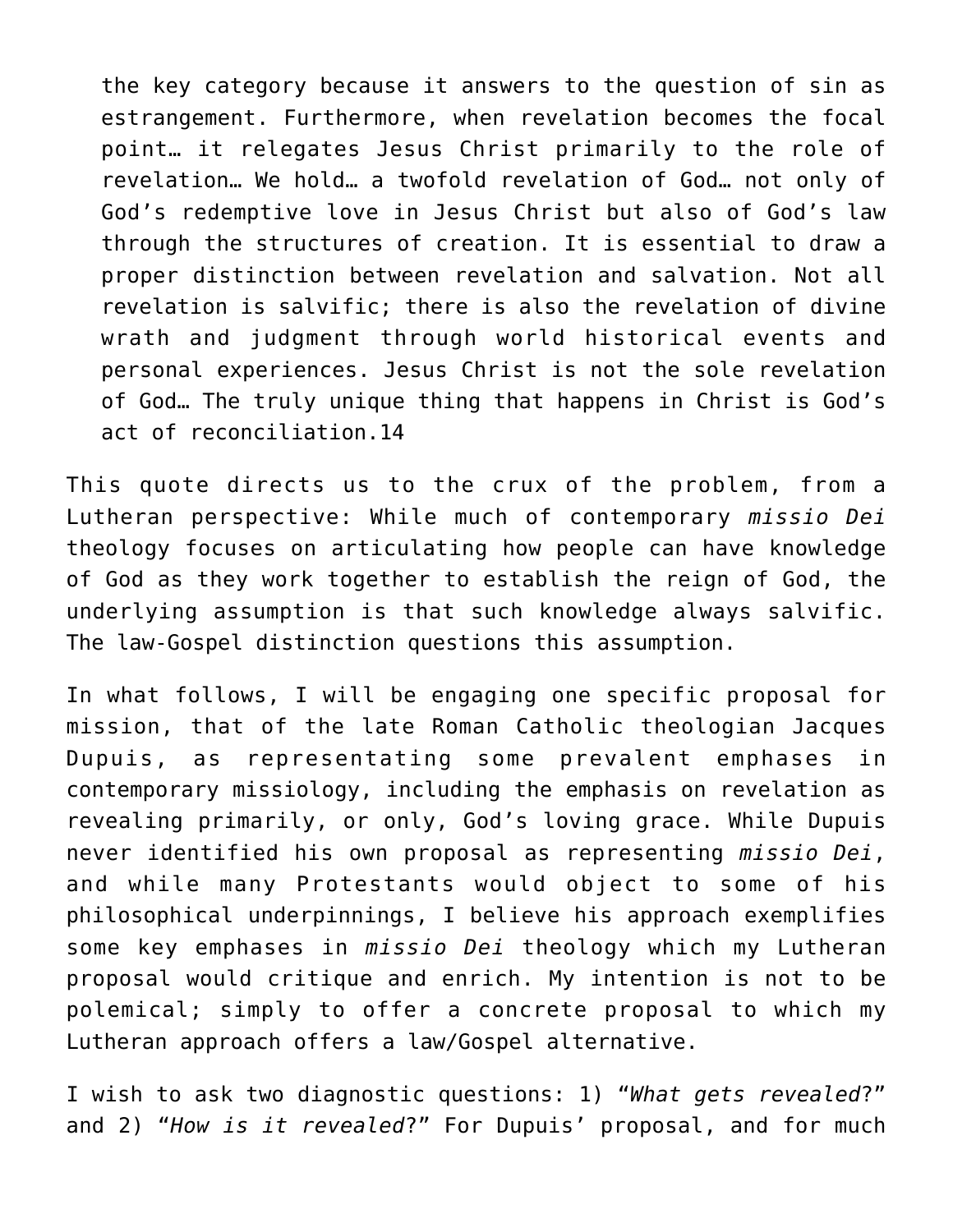of contemporary missiology, the "what" of divine revelation consists of God's self-communication and self-manifestation as grace. This is always, everywhere, by definition, gracious and salvific. In terms of "how," this gracious, divine selfcommunication is conveyed through foundational anthropology, which becomes elaborated as a view of how other religious traditions serve as "participated mediations" of the "one mediation" of salvation in Christ. One can see how this is congruent with Stanley Samartha's earlier claim that Christians and their non-Christian neighbors are together engaged in God's mission to the world. In this approach, experiences of God are, by and large, gracious.

1) "*What gets revealed*?" and 2) "*How is it revealed*?" For my Lutheran proposal the "what" of divine revelation centers of the distinction between law and Gospel promise. Simply put: *God speaks and reveals two words which are so diametrically opposed and contradictory that their reconciliation requires God to sacrifice, not only Jesus Christ as the reconciling atonement for human sin, but seemingly God's logical coherence as well*. The gospel is the promise of God's grace as reconciling the intractable problem created by the law's demands and human sinfulness, with grace specifically defined as the promise of mercy realized for Christ's sake.

How is this law-Gospel distinction, and the understanding of grace it implies, conveyed? Through the performative Word of God, proclaimed in its various forms (written, oral, sacramental) and active through the power of the risen, glorified Christ and his Spirit. It is received through faith as trust in the divine promises. God's Spirit freely binds itself to this Word, not only convicting people of sin but also driving them to the comfort of the Gospel's promise. I believe these two questions, "*What gets revealed*?" and "*How is it revealed*?" highlight basic differences between "univocal" missiologies such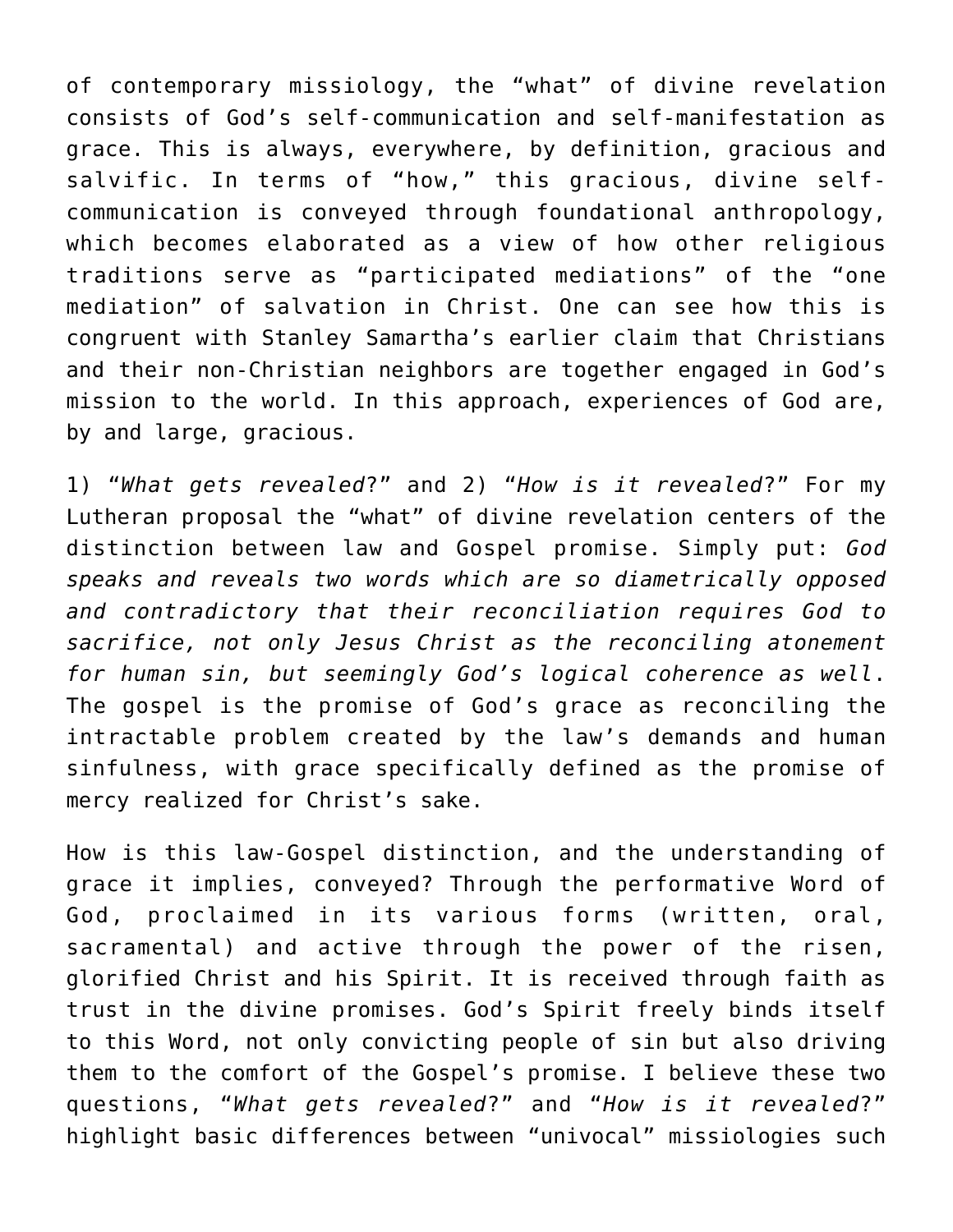as Dupuis', and my "duplex" Lutheran approach.

"Biblical hermeneutics is at no point separable from Biblical soteriology." What Dupuis fundamentally believes about the nature of salvation definitively shapes his understanding of the nature of the gospel, grace, covenants, the reign of God– in other words, his view of salvation determines, not just how he reads Scripture, but also how he "reads" the world of religious pluralism as he articulates his inclusive pluralism.

For theologians like Rahner and Dupuis, Christ's incarnation means that salvation consists of God's loving, selfcommunication to all people everywhere. Passages such as I Tim 2:4 ("For God wants all to be saved and to come to a knowledge of the truth.") and Eph 1:10 ("to bring all things in heaven and on earth together under one head, even Christ") are filtered through Karl Rahner's transcendental anthropology to mean that God is universally present to all people in saving grace, not only as an eschatological possibility, but as a present reality in and through their religions. From this perspective, it becomes possible to view sin, as Dupuis does, as a relatively minor "bump in the road" on the way to communion and union with God. Once the problem of sin is marginalized, the law-Gospel distinction becomes largely irrelevant, and it becomes plausible to look for "traces of grace and truth" in other religions as signs of God's saving presence. God is universally present, bestowing universal salvation, and the evidence of this is "signs of grace and truth." What Dupuis believes about the nature of salvation, within his Rahnerian framework, inevitably shapes how reads Scripture and, by extension, religious pluralism. We live in a graced horizon. In terms of the second question, *how* is this revealed, Dupuis would view other religious traditions as participating in and legitimately expressing, through their own structures, the saving grace of Christ.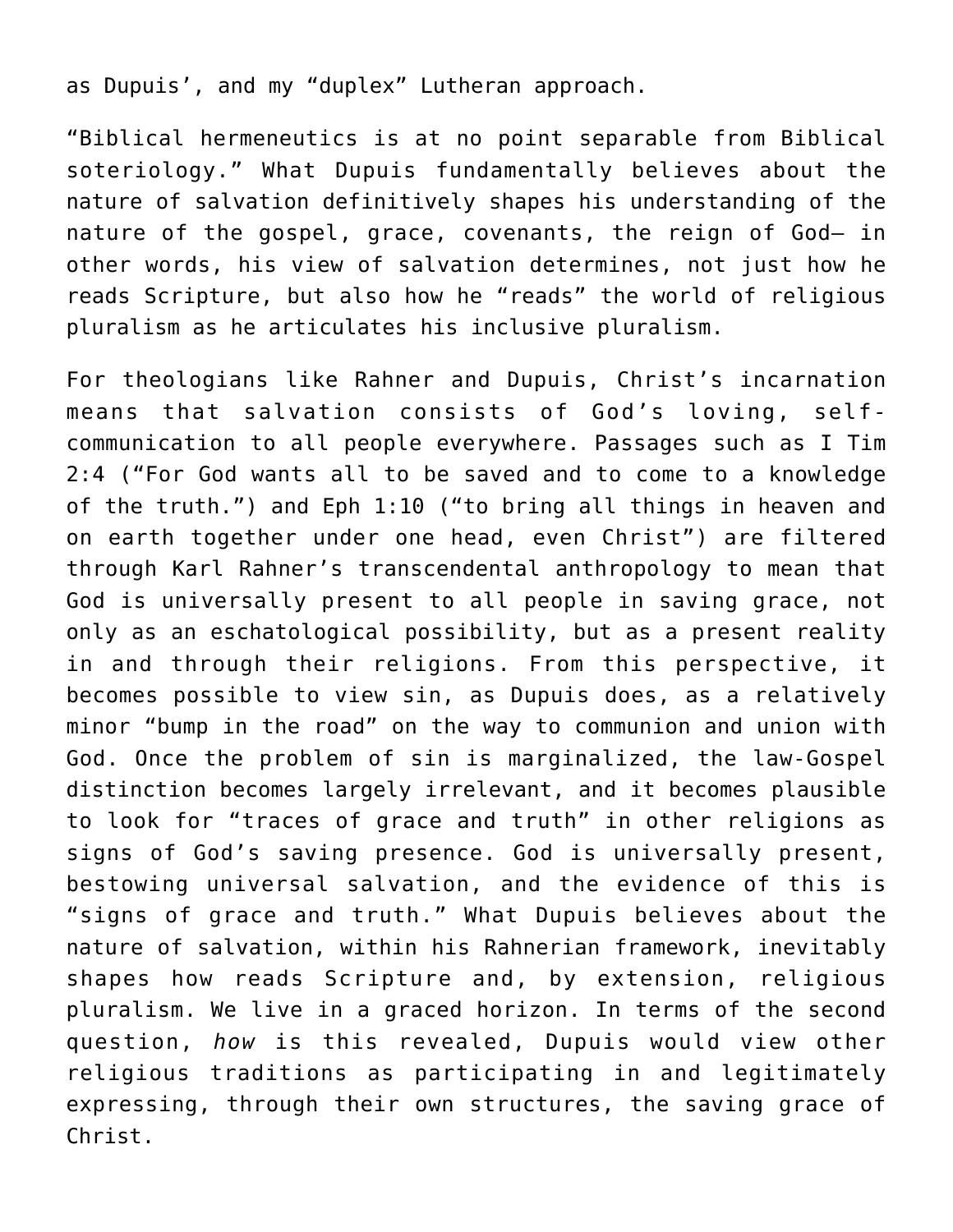In contrast to Dupuis' approach of emphasizing Christ's incarnation and viewing grace as God's universal, loving presence to all, my Lutheran approach prioritizes a theology of the cross and a robust theology of sin as centrally important. 1) *The overcoming of sin*, rather than a marginal aspect of salvation, becomes its central dilemma: how to reconcile sinful humanity to God in a manner that does justice to both divine love and justice, mercy and holiness. 2) The law-gospel distinction, in addressing the depth dimension of sin, becomes central in articulating the nature of salvation and grace. 3) While divine truth permeates creation, including the world religions, such traces of truth would not be identified as "traces of grace," since the reconciling grace of Christ is not yet being explicitly trusted as good news. Again, Lutheran soteriology is integral to Lutheran hermeneutics: salvation as the promise of mercy and reconciliation, fulfilled in the work of Christ on the cross, leads to the law-Gospel distinction and a distinctive approach to religious pluralism, centered on God's hiddenness both in the cross and in the world. *The realities of law, Gospel, and divine hiddenness, understood in terms of the cross and filtered through the cross, shape what can and cannot be affirmed in terms of God's grace in the world*.

Unlike Dupuis, my Lutheran model intentionally refrains from elaborating how this saving work of Christ reaches people beyond the bounds of the proclaimed Word, leaving that within the realm of unrevealed mystery. In balancing the poles of God's universal, saving will (John 3:16, I Tim. 2:4) and salvation through Christ alone, it unambiguously affirms both truths- God wants to save all people, and God saves through Christ alonewhile insisting that the mechanics of *how* God could or will save those who have never heard the Gospel remains a mystery.

The distinction between law and Gospel is centrally illuminative and crucial to properly relating the actions of God's two hands,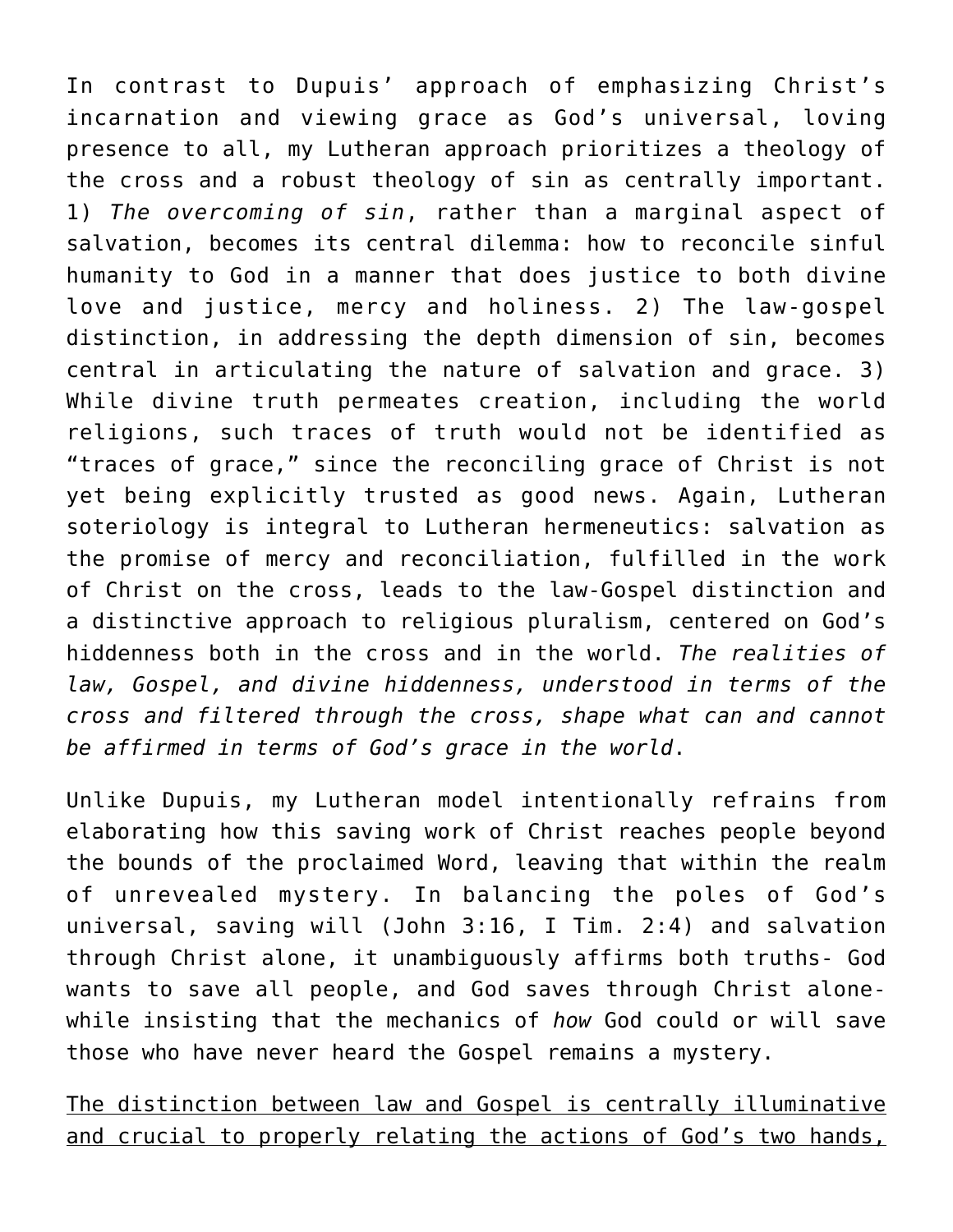the Word and the Spirit, within the one economy of salvation. The "verbal" dialectic between the conflicting Words of God's law and God's promise shapes how Word and Spirit should properly be related. To the extent that God's speech to humanity is understood as largely grace, to that extent the relationship between Word and Spirit is open to distortion or misunderstanding.

In other words: When the accusatory function of the divine law and judgment of sin are overlooked, the core, promissory nature of the gospel as divine-human reconciliation and the forgiveness of sins is obscured or insufficiently emphasized. Without a clear, robust theology of the law, a theology of the gospel as promise of God loses its sharp focus. This problematic highlights the importance of maintaining *both* terms of a key, Scriptural pairing (e.g. law and gospel, sin and grace, flesh and spirit, bondage and freedom, old creation and new creation, etc.). Whenever one term in such pairs is lost or marginalized, the remaining term loses the sharp focus of its core meaning. This is precisely what happens when the gospel, gospel values, and traces of grace are used in missiology without a solid anchoring in the divine law and human sinfulness. Simply put: without a deep appreciation of the role of sin and the divine law, the core nature of the gospel as promise of mercy becomes distorted.

How then might we understand the relationship between the Word and the Spirit? A Lutheran theology of the Spirit, incorporating the law-Gospel distinction, understands the Spirit's work as conveying God's dual mission, that of judgment against sin (law) and promise of mercy (gospel). Oswald Bayer expresses this well:

If the Holy Spirit calls only "through the gospel," but the gospel is gospel only as it is distinguished from the law, then the distinction between law and gospel is decisive with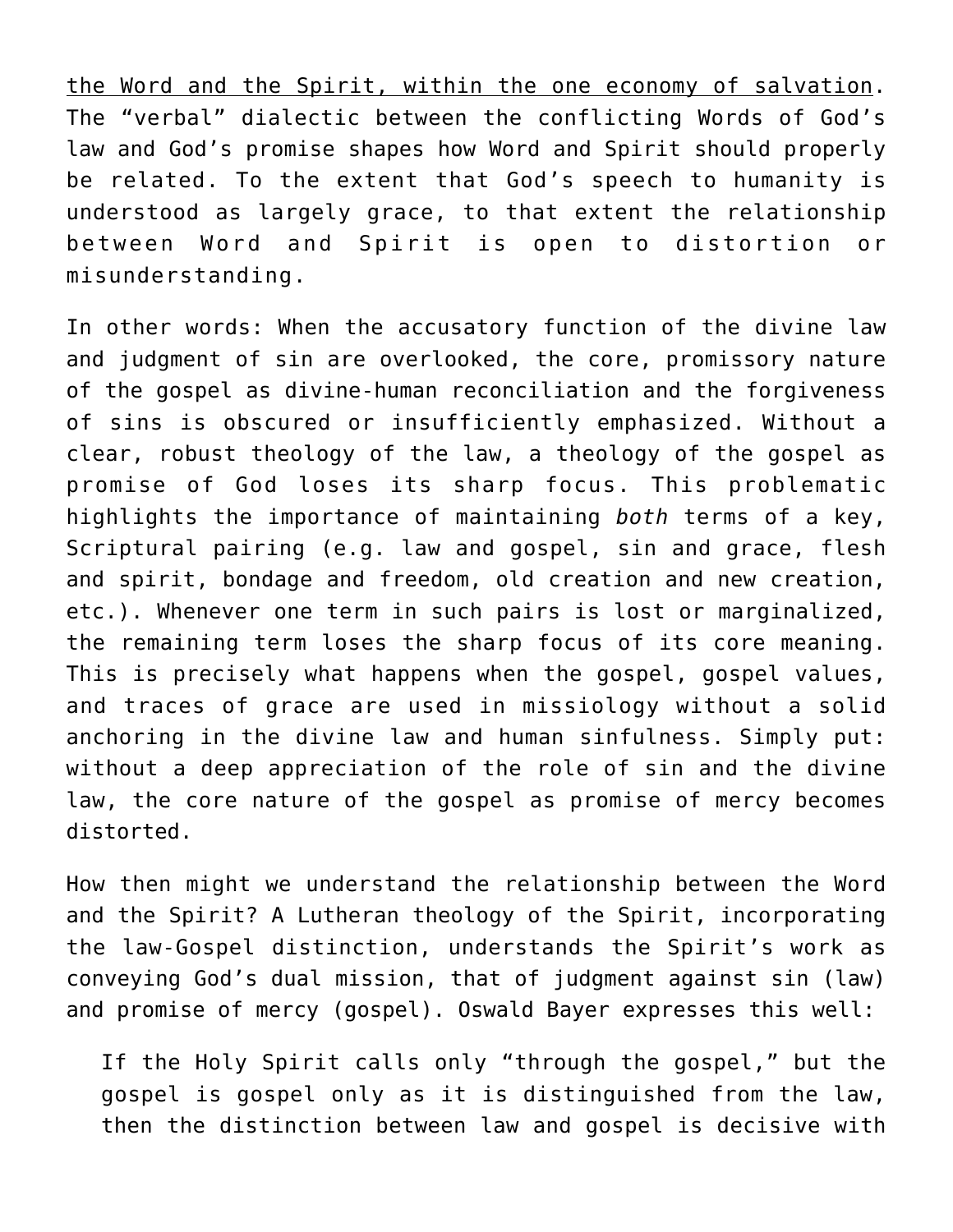respect to… pneumatology, as well. Thus the work of the Spirit is, first of all, to sharpen the law and to bring about God's judgment against sin; only then does the Spirit work through the second and final Word of God, the gospel, in that he forgives sin and creates faith…15

The fact that Dupuis largely ignores the law's function in judging sin inevitably means that, in his theology of the Spirit, the Spirit always and only discovers "gospel values," "traces of truth and grace," and "the Christian spirit" manifested as love,16 rather than accentuating the reality of human brokenness and sin. In this way, what constitutes gospel shifts decisively from a solid anchoring in the Scriptural promise of forgiving mercy to something else.

My critique of much of contemporary *missio Dei* theology boils down to this: one cannot sufficiently understand the *gospel* without a sufficiently robust understanding of the *law*, just as one cannot sufficiently understand divine *grace* without a sufficiently robust understanding of *sin*. One cannot understand the gospel without the law, and one cannot understand divine grace without sin. In terms of both the law-gospel and sin-grace dialectic, when the categories of "law" and "sin" are overlooked, "gospel" and "grace" are likewise distorted. In such missiological proposals, the "center of gravity" shifts from the gospel as *promissio Dei* and grace as the promise of mercy fulfilled, to some other basis, whether it be Rahnerian, transcendental anthropology (as in the case of some RC models), an understanding of the reign of God as an interreligious reality, a common striving for peace and justice, or something else.

**IV) A Theology of the Cross and God's**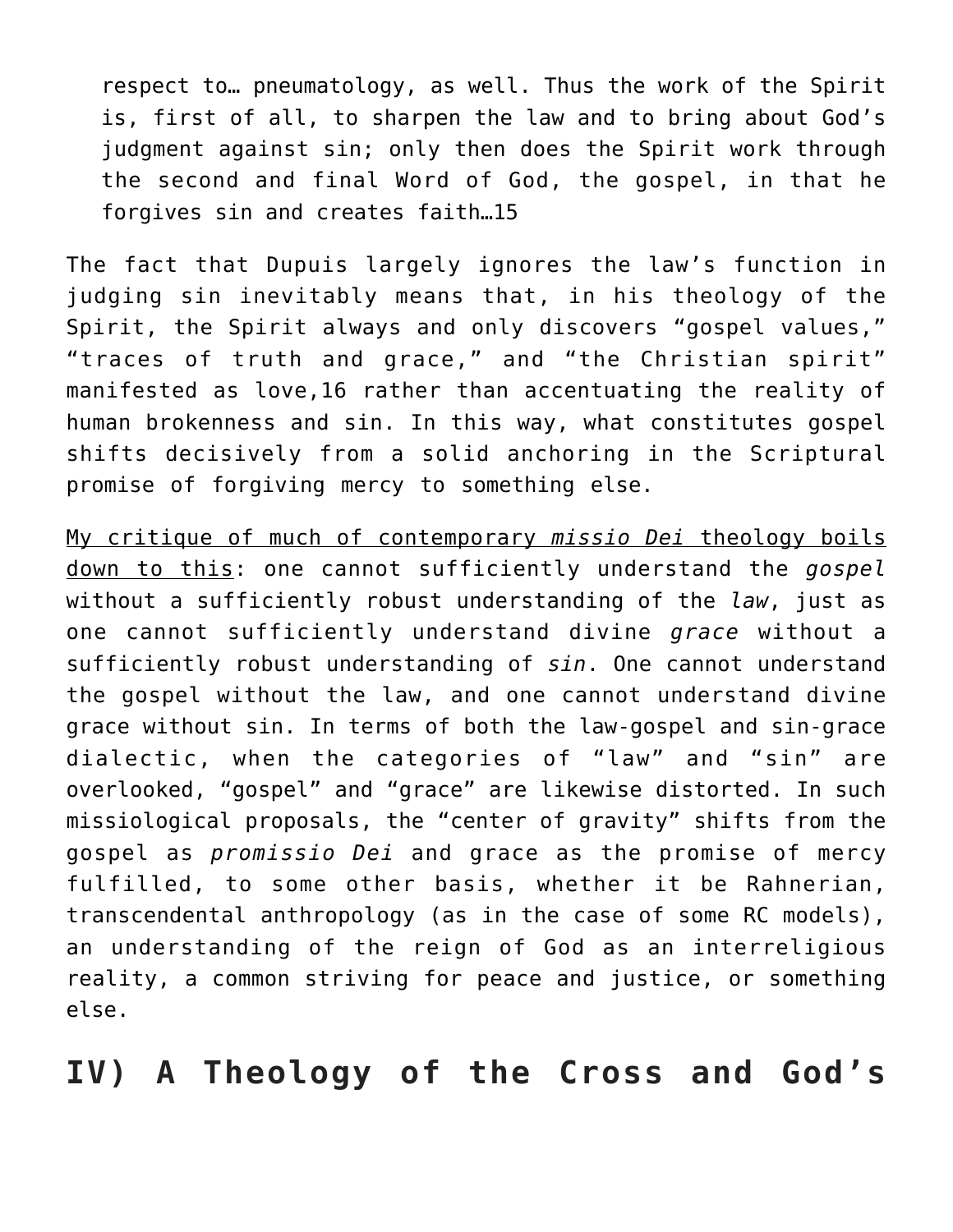#### **Hiddenness**

Lutheran theology insists that God's "alien work" of judging human sin in the event of the cross (the Law) serves God's "proper work" of justifying and reconciling sinners (the Gospel). Such a theology of the cross is deeply paradoxical. While a Lutheran theology of mercy as promise realized, utilizing the law-gospel distinction, best preserves and articulates the dynamics of Biblical salvation, I submit that the category of God's hiddenness (*deus absconditus*) serves as a bridge between a Lutheran theology of mercy and the broader context of religious pluralism. As a theology of promise, a Lutheran proposal for mission is best able to establish a point of contact and dialogue with other religions *when it seriously engages them through the category of God's hiddenness, a category which is readily understood by other religions*. In doing so, such a Lutheran proposal makes a distinctive contribution to interreligious dialogue, raises important questions for others and itself to consider, and opens itself up for genuine dialogue with and questioning from other religious traditions.

First of all, the hiddenness of God is a helpful category for navigating the ambiguity of actual human experience. It is a useful tool in at least three ways: 1) it establishes a bridge toward religious pluralism, 2) connects Lutheran missiological discourse with the wider, fractured, postmodern discourse, as well as 3) offers, in the Gospel, a hopeful word in the midst of ongoing disintegration and catastrophes.

While all religions have hopeful words to say, they also wrestle with whether such words of grace will indeed be the final word. I wish to contend that the most important similarities and overlaps concerning human religious experience are best described, not by categories of *being or existence*, but rather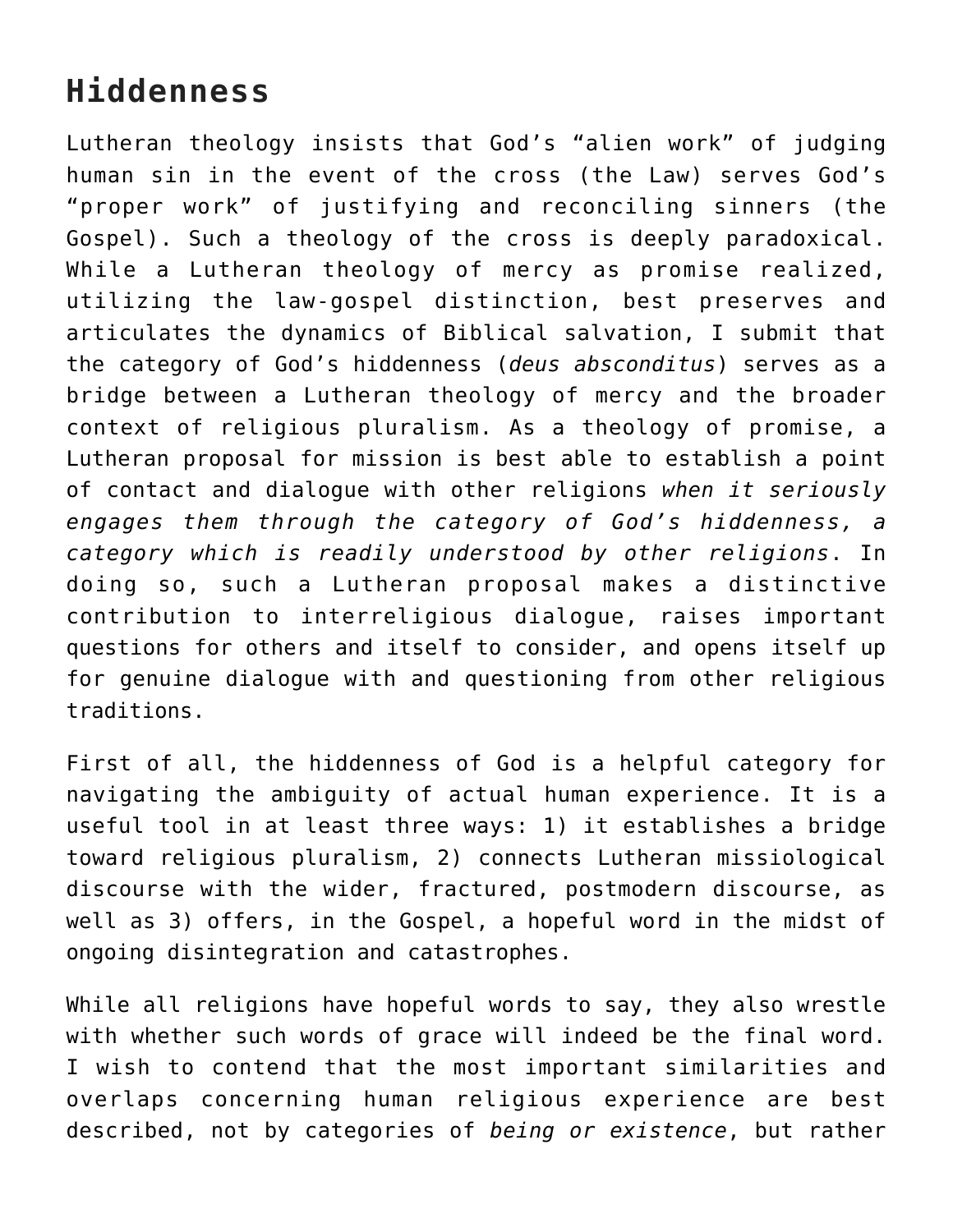as the paradoxical relationship between law and Gospel, divine wrath and promise, sin and grace, human brokenness and divine healing. Because human religious experience is ambiguous, left to our own devices, we don't really quite know how to "read" or interpret nature. The "hidden God" whom nature ambiguously reveals needs to be unveiled, in and through the revelation in Christ, if humanity is to have a gracious, trusting, salvific relationship with this God. As Ed Schroeder comments on the formulation, "There is grace, and there is grace," by Melanchthon, "the 'grace' we encounter in our daily experience of God's creation is something other than the 'grace' that comes in Jesus the Christ."17

Lutheran theology, following Luther's lead, urges serious inquirers of all faiths to turn from the "darkness" of the "absolute" God (the unknowable God, God in God's inner being) to the mystery of Christ crucified. Luther's emphatic claim, "The cross alone is our theology,"18 directs our attention to God's paradoxical absence and presence, hiddenness and revelation, wrath and loving mercy, as those realities are conveyed in and through a theology of the cross.19

To the extent that a theology of the cross is helpful in interpreting and applying the Gospel as promise, to that extent it serves as a missiological tool. While other religions and philosophical systems have their own strategies for dealing with questions of divine hiddenness and human suffering, Lutheran theology would caution all such attempts to beware of exceeding their limits.

Not only does the 'hiddenness of God' underscore the important, Biblical distinction between God's law and God's promise, I submit it also provides a better theological basis and springboard for interreligious dialogue than inclusive pluralism does. Martin Luther, employing the hiddenness of God, commented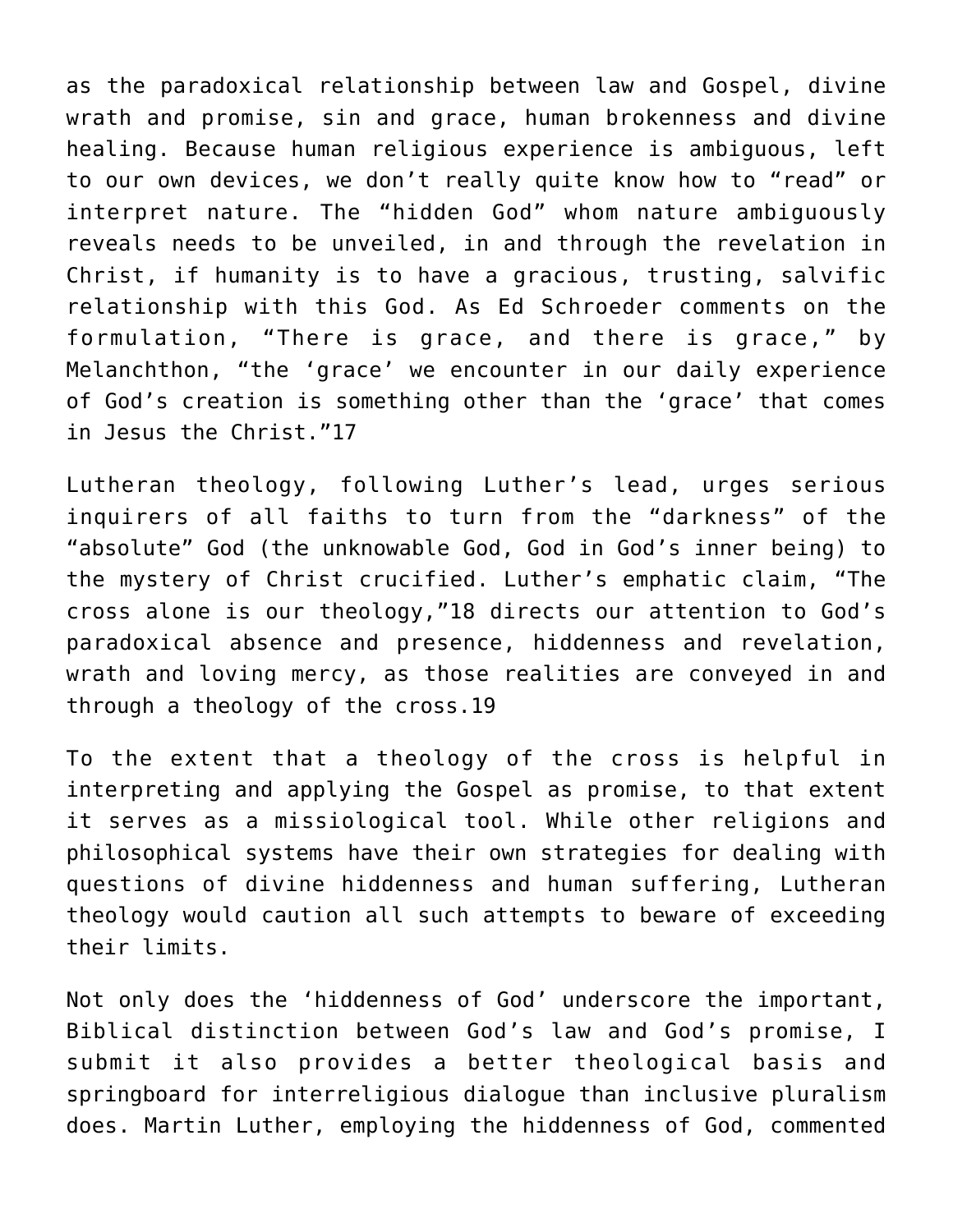in his explanation to the third article of the Apostles' Creed:

These articles of the Creed, therefore, divide and distinguish us Christians from all other people on earth. All who are outside the Christian Church, whether heathen, Turks, Jews, or false Christians and hypocrites, even though they be*lieve in and worship only the one, true God*, nevertheless do not know what his attitude is toward them. They cannot be confident of his love and blessing. They remain in eternal wrath and damnation, *for they do not have the Lord Christ*, and, besides, they are not illuminated or blessed by the gifts of the Holy Spirit (italics added).20

Emphasizing the possessive verb '*have*' throughout his explanation of the Creed, Luther makes the crucial distinction between having a natural, "first article" relationship with God, based on creation, versus having a saving, "second article" relationship with God through Jesus Christ. All people have a 1st article relationship, by virtue of creation; only Christians have a 2nd article relationship, by virtue of the Gospel. As Melanchthon put it: "To know (have) Christ is to know His benefits." Luther saw the gospel, defined specifically as God's revelation of mercy fulfilled in Christ, as adding something significantly "good" and "new" to what sinners otherwise, by nature, do not have.21

Therefore: a Lutheran approach affirms that, while all people can inclusively, anonymously worship the one true God, their worship, apart from Christ, is deficient, literally Christ-less, and does not lead to salvation.22 Rather than a pejorative putdown, this distinction is meant to highlight and emphasize the *crucial connection between the God one explicitly 'has' and the benefits that God bestows*. As Luther observed, without Christ, people's worship lacks all kinds of important benefits: knowing God's attitude toward them, being confident of God's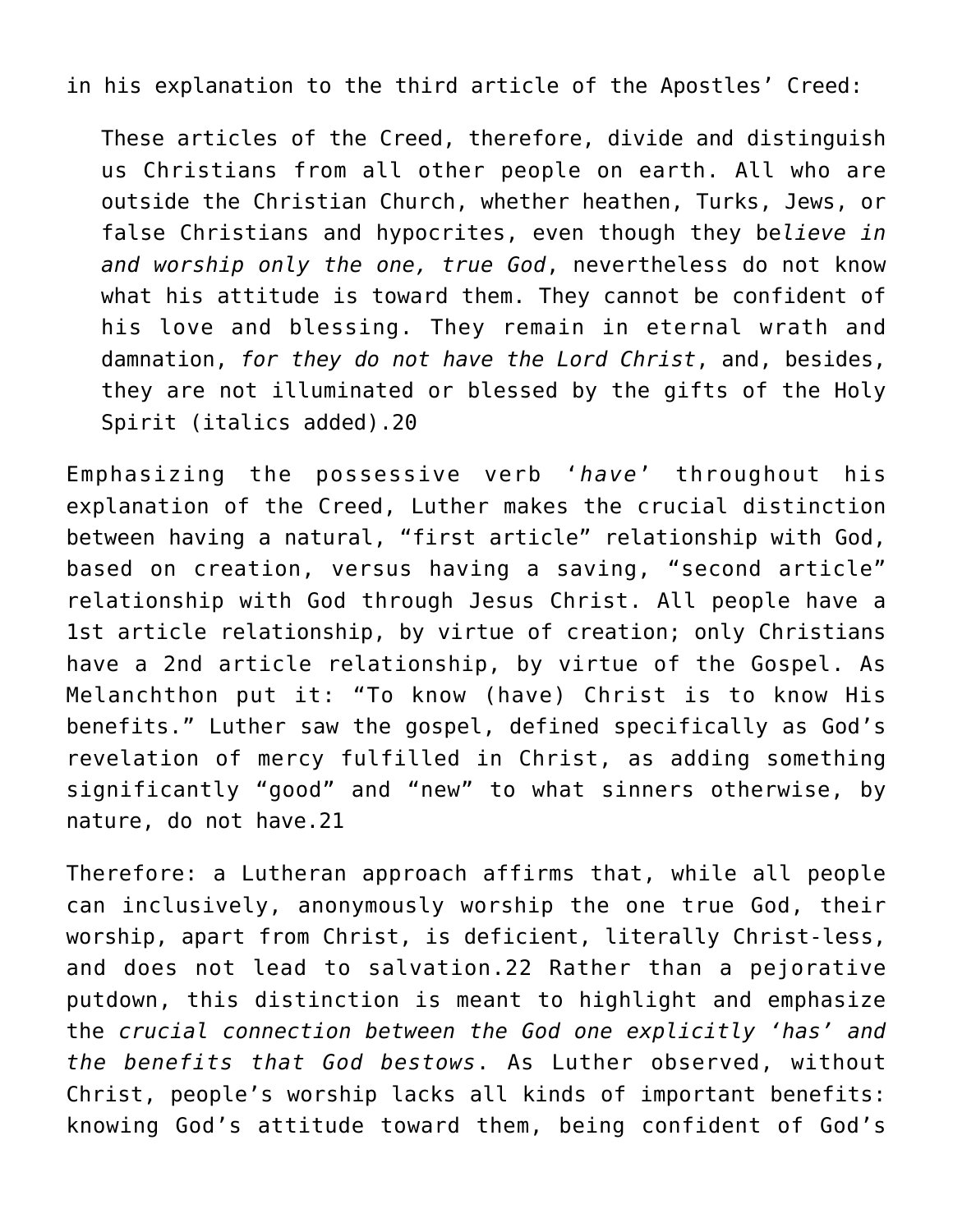loving grace, enjoying the gifts of the Holy Spirit, etc. That is why Luther, commenting on the sailors in Jonah 1:5 ("All the sailors were afraid and each cried out to his own god."), asserts, "These men in the ship all know of God, but they have no sure God."23 As Oswald Bayer notes: "The office of Christ is to make us certain of God."24

Luther emphasized a double relation of God to the world: *outside* of Christ, God is the absolutely free, majestic, and awesomely terrifying God of law; *in* Christ, God has freely chosen to bind and limit himself to the promissory Word of the Gospel and the sacraments. This fundamental tension which my Lutheran proposal insists must be at the center of any missiological proposal, is largely missing in contemporary missiology. However, it forms the framework within which a "duplex" *missio Dei* unfolds: *the hidden will of God* (the wrath of God, manifested in God's law and divine hiddenness in creation) *seems to contradict and defeat God's revealed will of saving grace for all*. A Christian missiology must not avoid this dilemma: how can it be resolved? While the Rahner-Dupuis solution is to dissolve the paradox by largely ignoring the law as God's hidden will of wrath, my proposal directs us, not to resolution, but rather to trusting the promise entailed in the revelation of Christ crucified. With Luther, we urge people to flee from this hidden God to the revealed God in Jesus Christ.

What might be some of the implications of such a view of the hiddenness of God for relating God's promise to our mission? At least three emerge. First, the triune God is truly, but never exhaustively, to be identified with the crucified Christ. There is much about God which we do not know and which will remain hidden, despite the revelation of God in Christ. In other words: "The image of God does not, after all, [exhaustively] coincide with the picture of Jesus."25 Secondly, the hidden God drives us *to* the revealed Word of God in Scripture and Christ because the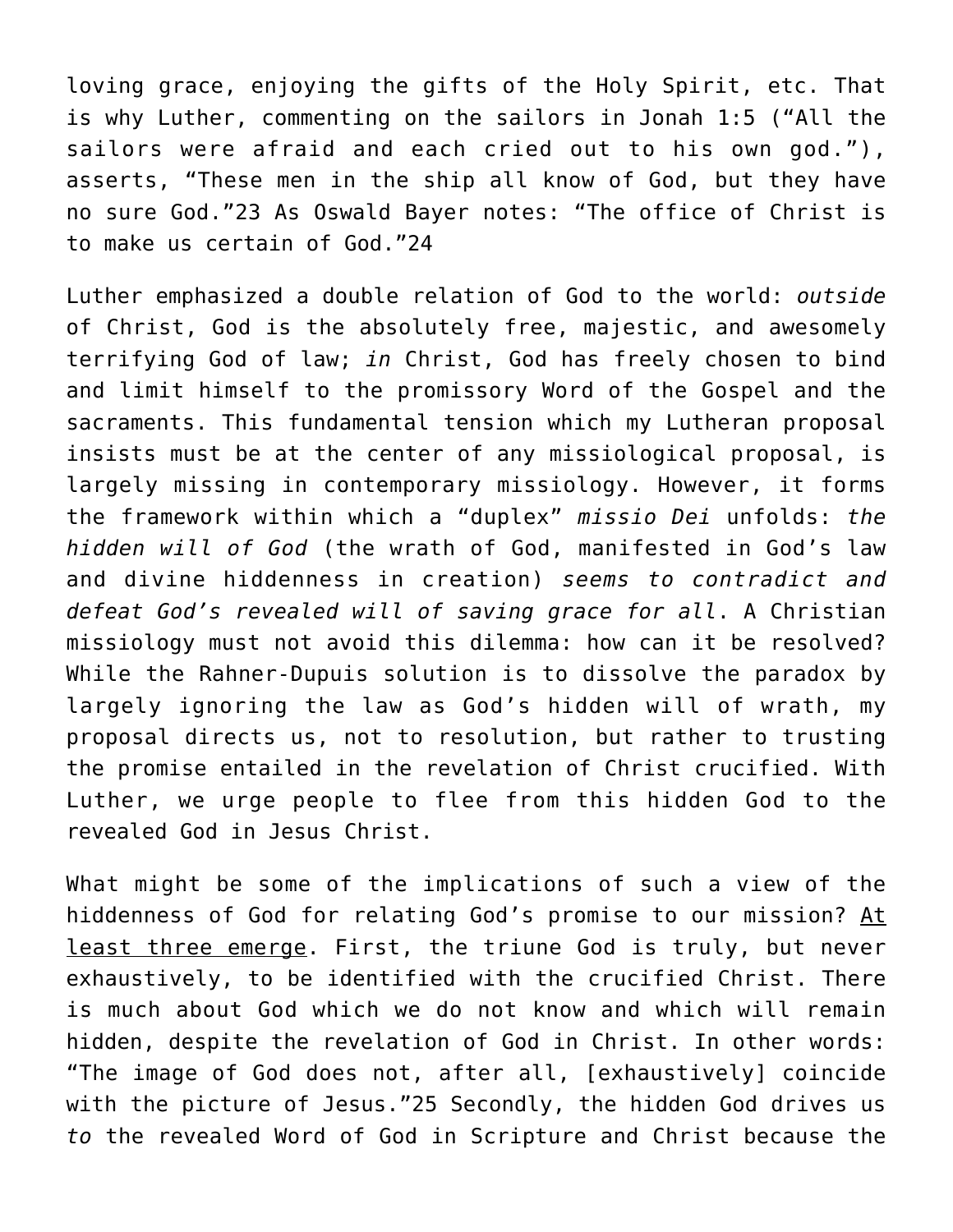hidden will offers neither guidance nor comfort. Thirdly, Christian mission talk requires further, nuanced sophistication, realizing that it always lives and breathes on a continuum, between the paradoxical tensions of the God beyond revelation (the terrifying, unknown God) and the God revealed in crucified Christ.26

### **V) Conclusion**

In conclusion, based on the distinction between the hidden and revealed God, a Lutheran missiology offers six 'hunches' about the lived, faith experiences of adherents of other religions27 (Ed Schroeder): 1) Nobody's daily religious experience is one of "pure grace" (contra Rahner). 2) To ground a theology of religions or interreligious dialogue on how various religions articulate their experiences of grace leaves huge areas of religious experience untouched, assuring that Christian grace, as the promise of mercy realized in Christ, will become blurred or marginalized. 3) The grace of God in Christ is not simply an unexpected, undeserved experience of diffuse 'goodness;' rather, it is a surprising word of mercy from our Creator whom we chronically mistrust, and to whom we owe an unending debt. 4) Should not the fact of Christian sinfulness- lack of faith, etc. – serve a central role in dialogue? Christians admit to being "simultaneously saints and sinners," and echo the Markan father's desperate cry, "Lord, I believe, help my unbelief (9:24)!" 5) Christians are no better in their moral performance than others; their claim is not about themselves, but rather about a gracious Word of promise they have heard and received, giving them hope for salvation against all evidence to the contrary. 6) To the extent that Christian theology is not enriched by listening to the experiences of God's hiddenness and absence in other faiths, to that extent Christian theology remains impoverished. This can and must be done in a spirit of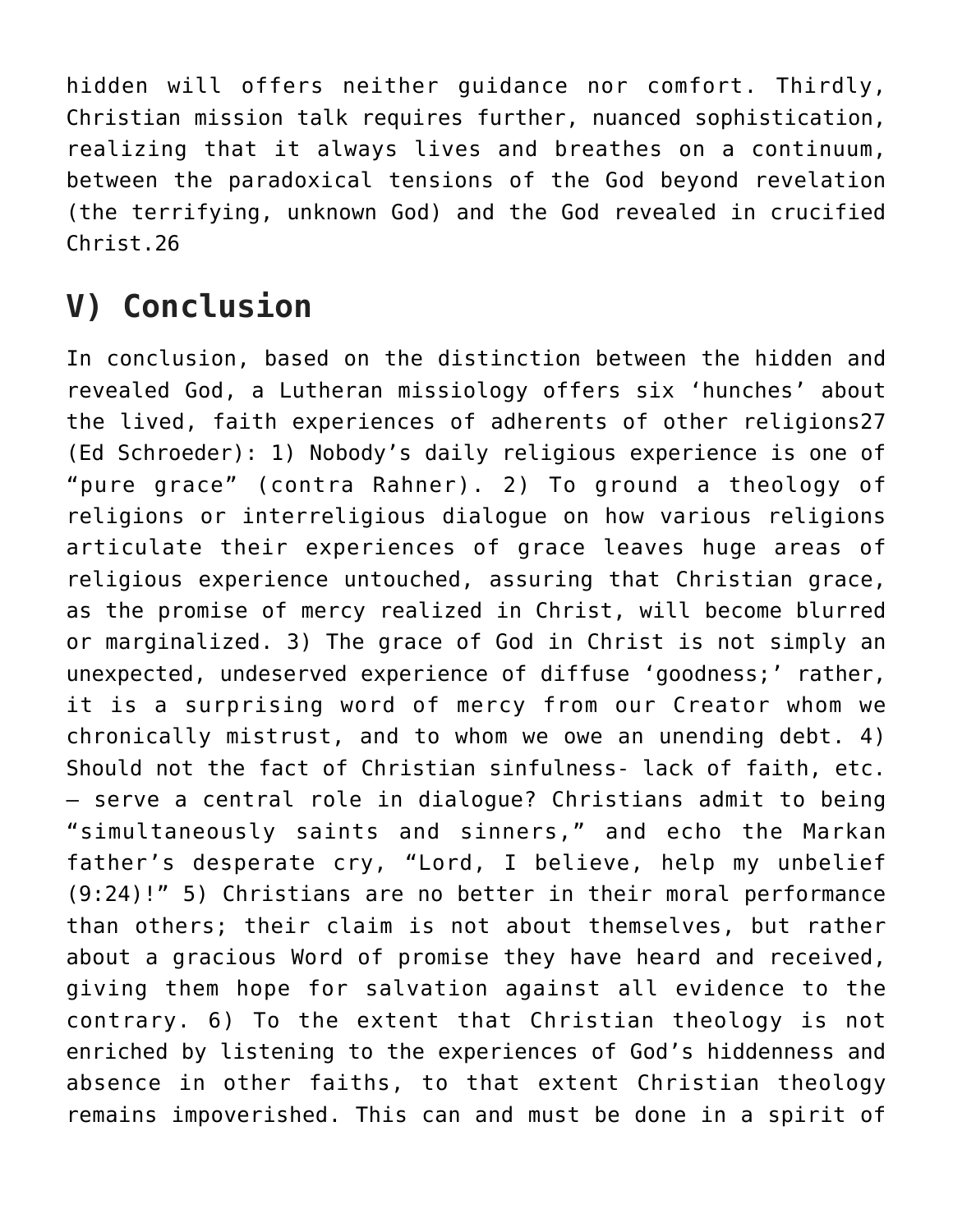humility, empathy, and hospitality, and yet deep commitment to our Lutheran confessional tradition as a point of departure and return.28

While God's ways are ultimately higher than our ways, and His thoughts higher than our thoughts, as we move out in mission and witness, we can take comfort in the promise that all the promises of God are "Yes" in Christ, and that this God of promise will never leave nor forsake us. I believe Bob Bertram's classic quote serves as a guidepost for Lutherans who take both their confessional heritage and mission engagement seriously: "*Promissio* is the secret of *missio*. For the mission's Sender was Himself the keeping of that promise. And the mission's gaps, across which we move, are ultimately spanned by that same promise – of Himself by the Spirit through His Word."29 Thank you!

#### *References*:

1 David Bosch, in chapter 11 of his missiological masterpiece *Transforming Mission*, lists at least thirteen different elements of an "emerging ecumenical missionary paradigm," namely mission as: the Church-with-others, *missio Dei*, mediating salvation, the quest for justice, evangelism, contextualization, liberation, inculturation, common witness, ministry by the whole people of God, witness to people of other living faiths (including dialogue), theology, and action in hope.

2 Stephen Neill, *Creative Tension* (London: Edinburgh House, 1959), 81.

3 David Bosch, *Transforming Mission* (Maryknoll: Orbis, 1996), p 244.

4 Francis Oborji, Concepts of Mission, p. 135.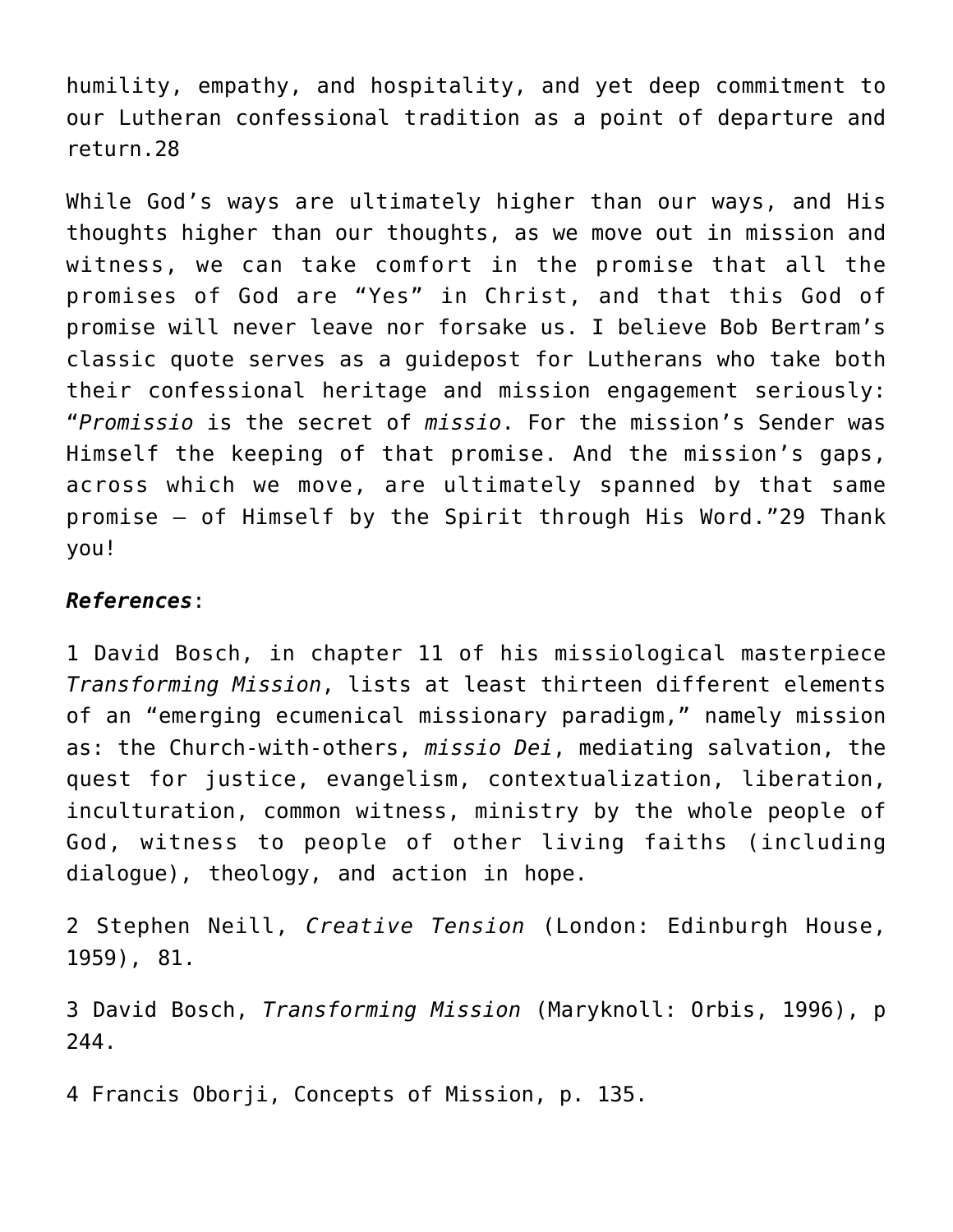5 Wilhelm Richebacher, "*Missio Dei*: the Basis of Mission Theology or a Wrong Path?" International Review of Mission, Vol XCII, No. 367, 589.

6 Klaus D. Schulz, *Mission from the Cross: the Lutheran Theology of Mission* (St Louis: Concordia, 2009), p. 97.

7 Robert Bertram, "Doing Theology in Relation to Mission," in *The Promising Tradition: a Reader in Law-Gospel Reconstructionist Theology* (St Louis: Concordia Seminary in Exile, 1974), pp. 419-441.

8 Jacques Dupuis, *Christianity and the Religions*, p. 21.

9 *Book of Concord* 149.

10 Robert Kolb and Timothy J. Wengert (eds), *The Book of Concord: the Confessions of the Evangelical Lutheran Church*, 581.

11 *Book of Concord* 121.

12 Eric Gritsch and Robert Jenson, *Lutheranism*, 48.

13 Robert Bertram, "The Hermeneutical Significance of Apology IV," in *The Promising Tradition: a Reader in Law-Gospel Reconstructionist Theology*, p. 2.

14 Carl Braaten, *That All May Believe*, pp. 12-13.

15 Oswald Bayer, *Martin Luther's Theology: a Contemporary Interpretation*, p. 247.

16 Jacques Dupuis, *Christianity and the Religions*, p. 190 ff.

17 Edward Schroeder, "Encountering the Hidden God" in *Areopagusa Living Encounter with Today's Religious World*. (Tao Fong Shan Christian Centre, Hong Kong, May 1993), p. 2.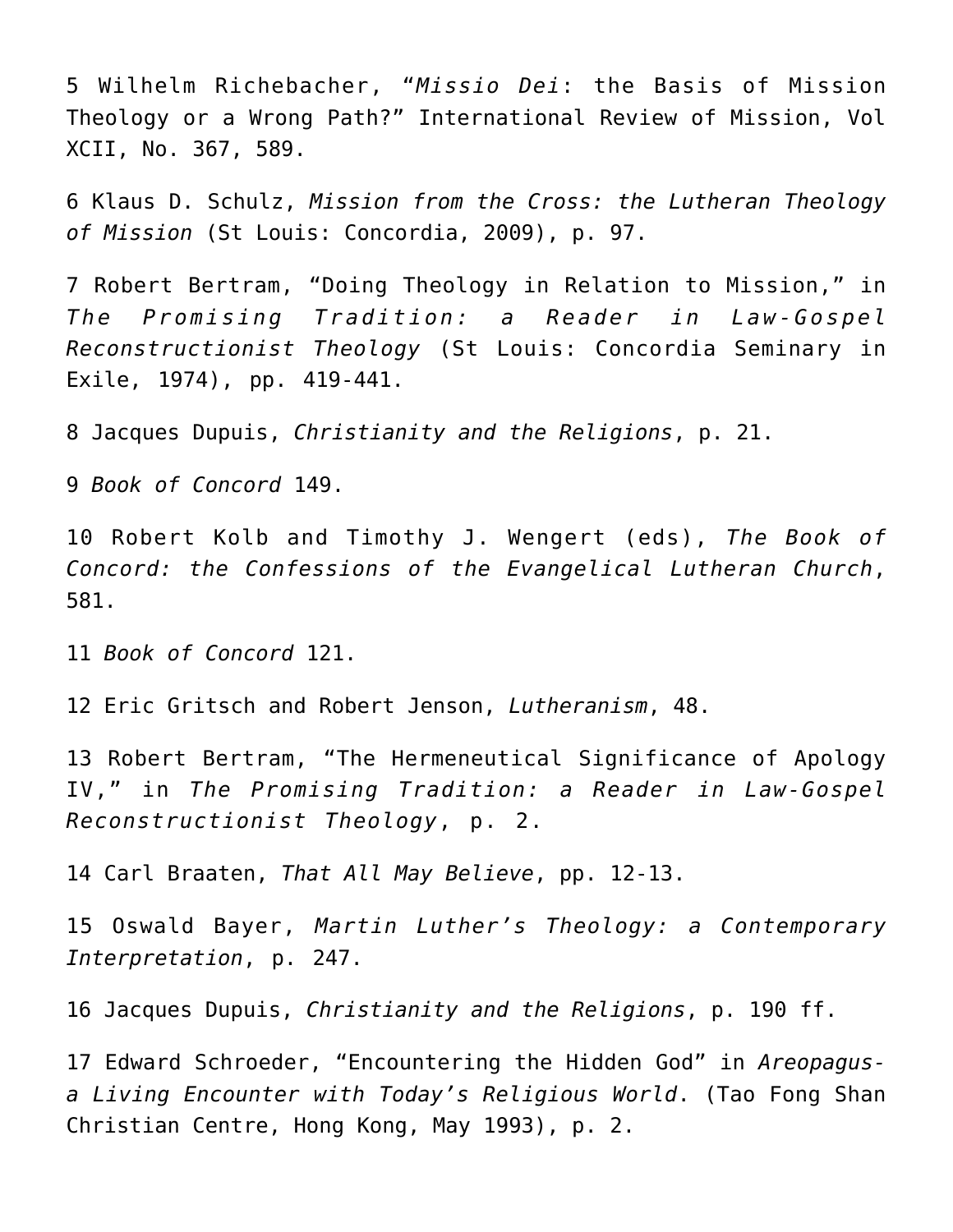18 Martin Luther in *Luther's Works* 25: 287.

19 I am acutely aware of the immensely complex nature of issues related to the hiddenness and unknowability of God, apophatic and negative theologies, theology of the cross, and theodicy. While the limits of this study do not allow for more in-depth treatment of divine hiddenness and unknowability as they have been classically articulated by early Christian theologians as Pseudo-Dionysius, Gregory of Nyssa, Meister Eckhardt, and Maximus the Confessor, nor theologies of the cross of contemporary theologians such as Jurgen Moltmann, Eberhard Jungel, John Stuart Hall, and others, my aim is very modest: simply to suggest how the hiddenness of God, interpreted within the framework of a theology of the cross, can serve as a missiologically fruitful topic for interreligious dialogue.

20 Martin Luther, *The Large Catechism of Martin Luther* (Minneapolis: Augsburg Fortress, 1981), p. 61

21 Edward Schroeder, "Luther's Commentary on the Third Article as a Clue to His Theology of Other Religions" in *Missio Apostolica: Journal of the Lutheran Society for Missiology* VII: 1 (May 1999), p. 7.

22 Edward Schroeder, "Luther's Commentary on the Third Article as a Clue to His Theology of Other Religions" in *Missio Apostolica: Journal of the Lutheran Society for Missiology* VII: 1 (May 1999), p. 5.

23 Oswald Bayer, *Theology the Lutheran Way*, p. 75.

24 Oswald Bayer, *Theology the Lutheran Way*, p. 75.

25 Brian Gerrish, "'To the Unknown God': Luther and Calvin on the Hiddenness of God," *Journal of Religion* 53 (1973), p. 276.

26 Brian Gerrish, "'To the Unknown God': Luther and Calvin on